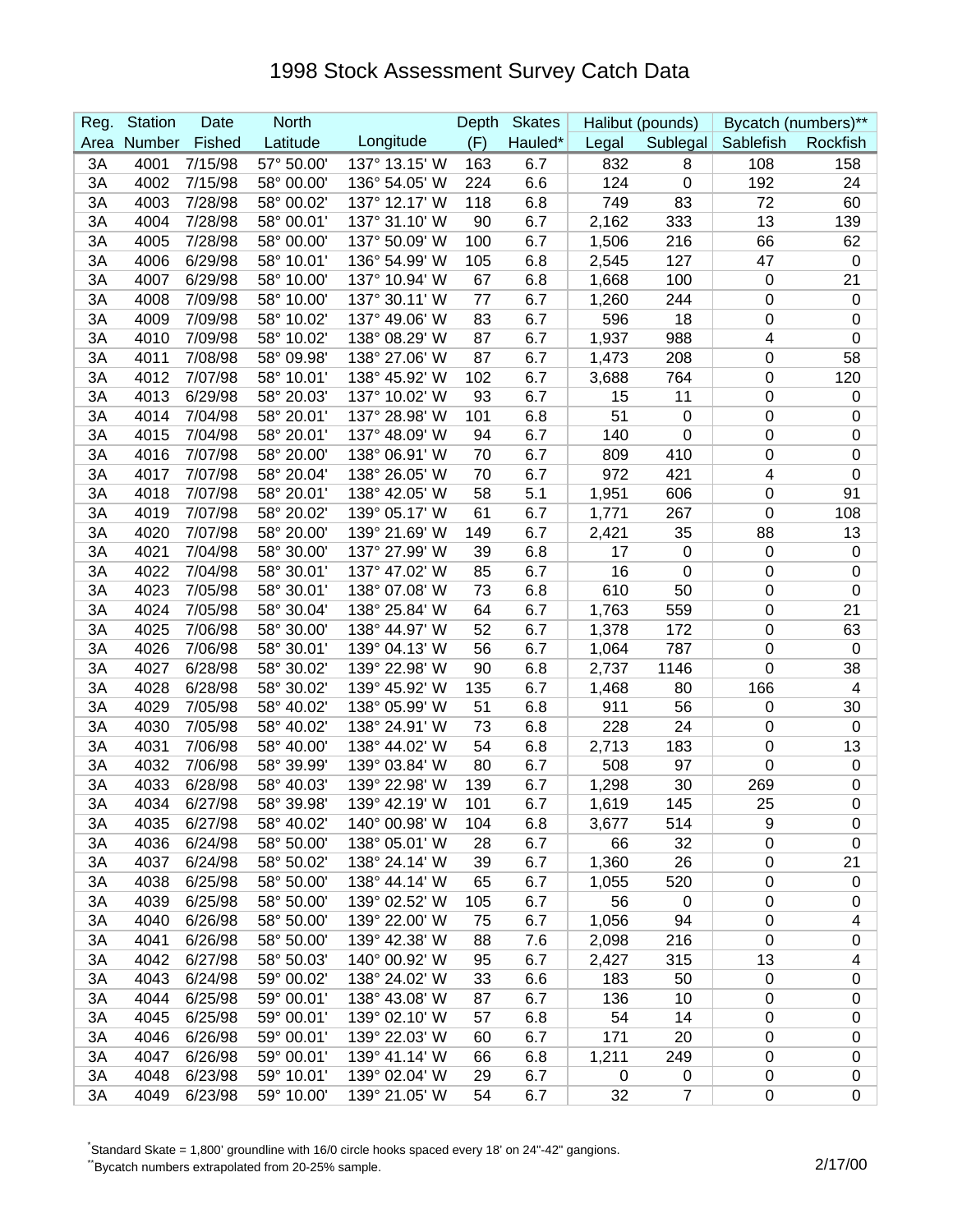| Reg. | <b>Station</b> | Date                   | <b>North</b> |               | Depth | <b>Skates</b> |             | Halibut (pounds)        | Bycatch (numbers)**     |             |
|------|----------------|------------------------|--------------|---------------|-------|---------------|-------------|-------------------------|-------------------------|-------------|
| Area | Number         | Fished                 | Latitude     | Longitude     | (F)   | Hauled*       | Legal       | Sublegal                | Sablefish               | Rockfish    |
| 3A   | 4050           | <b>Station Deleted</b> |              |               |       |               |             |                         |                         |             |
| 3A   | 4051           | 6/17/98                | 58° 50.00'   | 140° 20.02' W | 101   | 6.7           | 2,221       | 263                     | 4                       | 0           |
| 3A   | 4052           | 6/07/98                | 58° 50.00'   | 140° 40.04' W | 106   | 6.7           | 1,175       | 132                     | 8                       | 4           |
| 3A   | 4053           | 6/17/98                | 59° 00.00'   | 140° 00.96' W | 72    | 6.7           | 2,958       | 563                     | 0                       | 13          |
| 3A   | 4054           | 6/17/98                | 59° 00.00'   | 140° 20.04' W | 84    | 5.9           | 2,260       | 305                     | 0                       | 24          |
| 3A   | 4055           | 6/07/98                | 59° 00.00'   | 140° 39.13' W | 98    | 6.6           | 1,490       | 265                     | 4                       | $\mathbf 0$ |
| 3A   | 4056           | 6/07/98                | 59° 00.02'   | 140° 59.07' W | 106   | 6.5           | 2,465       | 317                     | 4                       | 4           |
| 3A   | 4057           | 6/16/98                | 59° 10.03'   | 139° 41.05' W | 69    | 6.7           | 566         | 198                     | 0                       | 0           |
| 3A   | 4058           | 6/16/98                | 59° 10.00'   | 140° 01.12' W | 63    | 6.6           | 957         | 791                     | 0                       | 0           |
| 3A   | 4059           | 6/15/98                | 59° 10.00'   | 140° 19.96' W | 71    | 6.6           | 1,838       | 454                     | 4                       | 0           |
| 3A   | 4060           | 6/15/98                | 59° 10.01'   | 140° 39.00' W | 82    | 6.7           | 2,075       | 454                     | $\mathbf 0$             | 0           |
| 3A   | 4061           | 6/08/98                | 59° 10.01'   | 140° 59.07' W | 98    | 6.7           | 2,842       | 292                     | 34                      | 0           |
| 3A   | 4062           | 6/08/98                | 59° 10.00'   | 141° 18.05' W | 185   | 6.7           | 2,200       | $\mathbf 0$             | 172                     | 8           |
| 3A   | 4063           | 6/09/98                | 59° 10.00'   | 141° 38.07' W | 125   | 6.6           | 2,425       | 79                      | 70                      | 8           |
| 3A   | 4064           | 6/16/98                | 59° 20.00'   | 139° 39.95' W | 86    | 6.6           | 78          | $\boldsymbol{0}$        | $\mathbf 0$             | $\pmb{0}$   |
| 3A   | 4065           | 6/16/98                | 59° 20.00'   | 140° 00.05' W | 90    | 6.7           | 109         | $\mathbf 0$             | 0                       | 0           |
| 3A   | 4066           | 6/15/98                | 59° 20.01'   | 140° 20.05' W | 71    | 6.8           | 2,355       | 280                     | 0                       | 0           |
| 3A   | 4067           | 6/15/98                | 59° 20.00'   | 140° 39.08' W | 79    | 6.7           | 545         | 68                      | 4                       | 0           |
| 3A   | 4068           | 6/08/98                | 59° 20.02'   | 140° 59.08' W | 86    | 6.6           | 2,459       | 514                     | 16                      | 0           |
| 3A   | 4069           | 6/08/98                | 59° 20.02'   | 141° 18.07' W | 180   | 6.9           | 2,518       | 10                      | 163                     | 4           |
| 3A   | 4070           | 6/09/98                | 59° 20.00'   | 141° 38.09' W | 102   | 6.7           | 1,852       | 79                      | 12                      | 0           |
| 3A   | 4071           | 6/09/98                | 59° 20.01'   | 141° 57.97' W | 117   | 6.6           | 1,953       | 138                     | 49                      | 0           |
| 3A   | 4072           | 6/13/98                | 59° 30.02'   | 140° 00.00' W | 60    | 6.7           | 0           | $\boldsymbol{0}$        | $\mathbf 0$             | 0           |
| 3A   | 4073           | 6/13/98                | 59° 30.00'   | 140° 18.94' W | 124   | 6.7           | 1,970       | 12                      | 54                      | 0           |
| 3A   | 4074           | 6/13/98                | 59° 30.01'   | 140° 39.02' W | 152   | 6.7           | 1,780       | 5                       | 55                      | 13          |
| 3A   | 4075           | 6/11/98                | 59° 30.01'   | 140° 58.95' W | 160   | 6.7           | 1,653       | 28                      | 83                      | 17          |
| 3A   | 4076           | 6/11/98                | 59° 30.01'   | 141° 19.07' W | 90    | 6.7           | 250         | $\boldsymbol{0}$        | $\mathbf 0$             | 0           |
| 3A   | 4077           | 6/10/98                | 59° 30.00'   | 141° 37.95' W | 88    | 6.7           | 107         | 9                       | 0                       | 0           |
| 3A   | 4078           | 6/10/98                | 59° 30.00'   | 141° 58.08' W | 97    | 6.9           | 1,504       | 98                      | 0                       | 0           |
| 3A   | 4079           | 6/13/98                | 59° 40.00'   | 139° 59.00' W | 73    | 6.8           | 829         | 18                      | 9                       | 0           |
| 3A   | 4080           | 6/11/98                | 59° 40.00'   | 140° 59.02' W | 29    | 6.8           | 0           | 9                       | $\boldsymbol{0}$        | 0           |
| 3A   | 4081           | 6/11/98                | 59° 40.00'   | 141° 19.11' W | 36    | 6.7           | 173         | 88                      | 0                       | 0           |
| 3A   | 4082           | 6/10/98                | 59° 40.00'   | 141° 38.05' W | 51    | 6.7           | 85          | 29                      | 0                       | $\pmb{0}$   |
| 3A   | 4083           | 6/10/98                | 59° 40.00'   | 141° 58.04' W | 80    | 6.7           | 86          | $\overline{7}$          | 0                       | 0           |
| 3A   | 4084           | 6/05/98                | 59° 40.01'   | 142° 18.00' W | 117   | 6.8           | 404         | 8                       | $\overline{\mathbf{4}}$ | 4           |
| 3A   | 4085           | 6/05/98                | 59° 40.00'   | 142° 38.05' W | 207   | 6.7           | 972         | 20                      | 206                     | 29          |
| 3A   | 4086           | 6/03/98                | 59° 39.99'   | 142° 57.97' W | 111   | 6.7           | 4,911       | 135                     | 17                      | 0           |
| 3A   | 4087           | 6/03/98                | 59° 40.00'   | 143° 16.86' W | 146   | 6.7           | 3,981       | 36                      | 63                      | 21          |
| 3A   | 4088           | 6/02/98                | 59° 40.00'   | 143° 37.00' W | 88    | 6.6           | 4,156       | 62                      | 0                       | 16          |
| 3A   | 4089           | 6/02/98                | 59° 40.00'   | 143° 57.11' W | 70    | 6.6           | 4,654       | 189                     | 0                       | 8           |
| 3A   | 4090           | 6/01/98                | 59° 40.01'   | 144° 17.47' W | 87    | 6.7           | 758         | 60                      | $\pmb{0}$               | 0           |
| 3A   | 4091           | 6/01/98                | 59° 40.00'   | 144° 37.45' W | 80    | 6.8           | 540         | 9                       | $\pmb{0}$               | 0           |
| 3A   | 4092           | 6/05/98                | 59° 50.00'   | 141° 58.91' W | 38    | 6.8           | 11          | $\mathbf 0$             | 0                       | 0           |
| 3A   | 4093           | 6/05/98                | 59° 50.00'   | 142° 18.00' W | 49    | 6.8           | 453         | 50                      | $\pmb{0}$               | 0           |
| 3A   | 4094           | 6/04/98                | 59° 50.00'   | 142° 38.05' W | 85    | 6.7           | 581         | 9                       | $\pmb{0}$               | 0           |
| 3A   | 4095           | 6/03/98                | 59° 50.02'   | 142° 58.01' W | 93    | 6.7           | $\mathbf 0$ | $\pmb{0}$               | $\pmb{0}$               | 0           |
| 3A   | 4096           | 6/03/98                | 59° 50.01'   | 143° 18.03' W | 114   | 6.8           | 42          | $\pmb{0}$               | $\boldsymbol{0}$        | 0           |
| 3A   | 4097           | 6/02/98                | 59° 50.00'   | 143° 37.90' W | 155   | 6.7           | 1,241       | 9                       | 84                      | 0           |
| 3A   | 4098           | 6/02/98                | 59° 50.02'   | 143° 58.02' W | 52    | 6.7           | 309         | $\overline{\mathbf{4}}$ | 0                       | 0           |

\* Standard Skate = 1,800' groundline with 16/0 circle hooks spaced every 18' on 24"-42" gangions.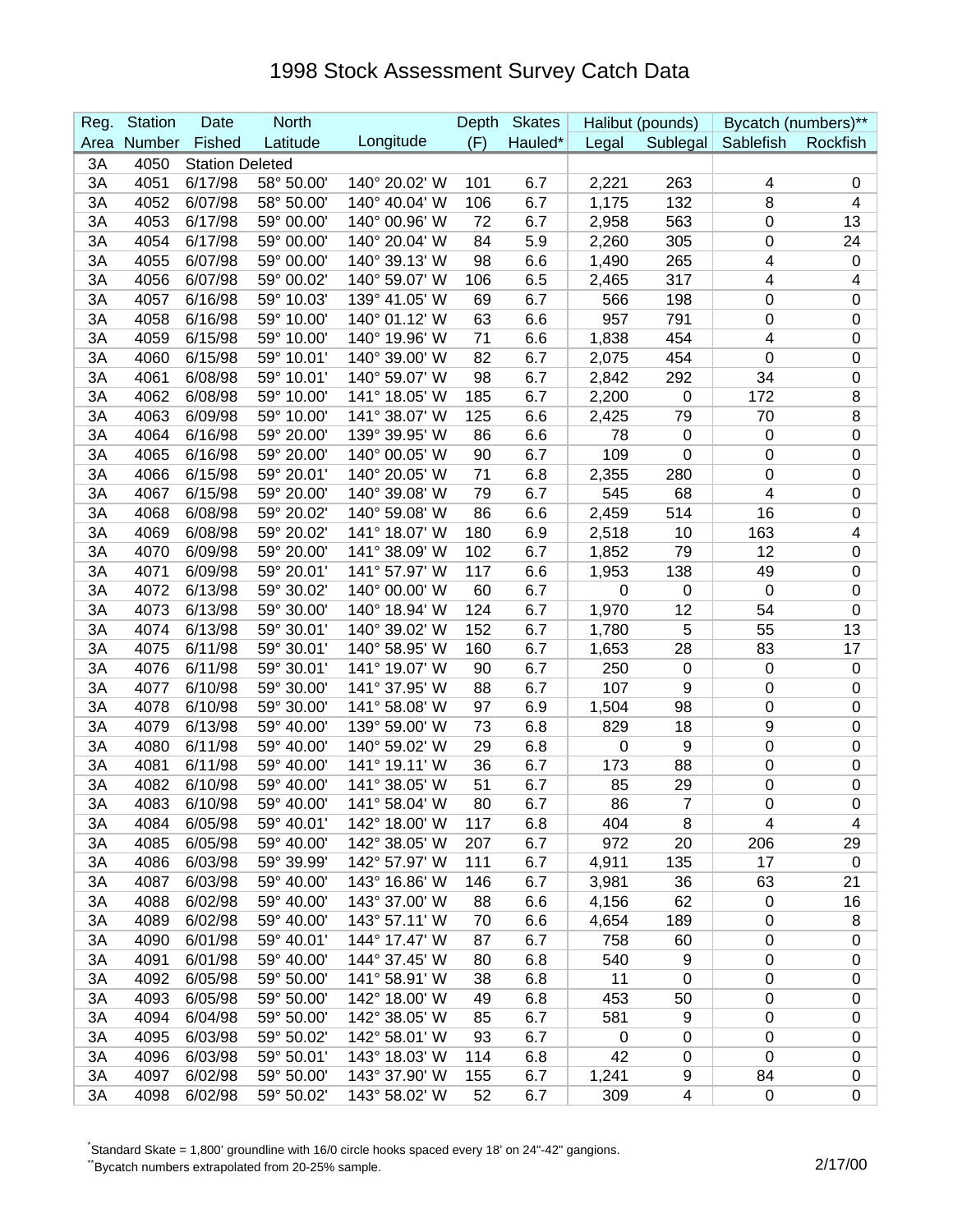| Reg. | <b>Station</b> | Date    | <b>North</b> |               | Depth | <b>Skates</b> |       | Halibut (pounds) |                  | Bycatch (numbers)** |
|------|----------------|---------|--------------|---------------|-------|---------------|-------|------------------|------------------|---------------------|
| Area | Number         | Fished  | Latitude     | Longitude     | (F)   | Hauled*       | Legal | Sublegal         | Sablefish        | Rockfish            |
| 3A   | 4099           | 6/01/98 | 59° 50.02'   | 144° 17.98' W | 35    | 6.6           | 273   | 0                | 0                | 0                   |
| 3A   | 4100           | 6/04/98 | 60° 00.00'   | 142° 38.95' W | 44    | 6.7           | 485   | $\boldsymbol{0}$ | 0                | 0                   |
| 3A   | 4101           | 6/04/98 | 60° 00.00'   | 142° 58.97' W | 62    | 6.7           | 70    | $\mathbf 0$      | 0                | 0                   |
| 3A   | 4102           | 7/24/98 | 59° 19.96'   | 146° 16.09' W | 166   | 6.7           | 1,736 | 48               | 43               | 19                  |
| 3A   | 4103           | 7/24/98 | 59° 19.90'   | 146° 35.00' W | 79    | 6.8           | 2,223 | 57               | 5                | 15                  |
| 3A   | 4104           | 7/23/98 | 59° 19.94'   | 146° 54.98' W | 105   | 6.8           | 698   | $\boldsymbol{0}$ | 10               | $\mathbf 0$         |
| 3A   | 4105           | 7/23/98 | 59° 19.94'   | 147° 15.38' W | 102   | 6.7           | 1,198 | 71               | 10               | 0                   |
| 3A   | 4106           | 8/01/98 | 59° 30.07'   | 145° 15.98' W | 79    | 6.7           | 2,398 | 85               | $\mathbf 0$      | 67                  |
| 3A   | 4107           | 7/25/98 | 59° 30.02'   | 145° 55.31' W | 97    | 6.8           | 2,674 | 64               | $\mathbf 0$      | $\mathbf 0$         |
| 3A   | 4108           | 7/24/98 | 59° 29.96'   | 146° 34.92' W | 49    | 6.7           | 2,207 | 121              | $\boldsymbol{0}$ | 10                  |
| 3A   | 4109           | 7/23/98 | 59° 30.07'   | 146° 53.95' W | 99    | 6.7           | 238   | $\mathbf 0$      | 0                | $\mathbf 0$         |
| 3A   | 4110           | 7/22/98 | 59° 30.12'   | 147° 14.40' W | 117   | 6.9           | 552   | 24               | 29               | 10                  |
| 3A   | 4111           | 7/22/98 | 59° 29.87'   | 147° 34.95' W | 56    | 6.7           | 850   | 29               | $\mathbf 0$      | 0                   |
| 3A   | 4112           | 8/01/98 | 59° 40.08'   | 145° 33.97' W | 58    | 6.7           | 70    | 28               | 0                | 0                   |
| 3A   | 4113           | 7/25/98 | 59° 39.92'   | 145° 54.11' W | 46    | 6.7           | 2,555 | 1293             | 0                | $\pmb{0}$           |
| 3A   | 4114           | 7/25/98 | 59° 39.94'   | 146° 14.04' W | 45    | 6.7           | 806   | 284              | 0                | $\boldsymbol{0}$    |
| 3A   | 4115           | 7/30/98 | 59° 40.06'   | 146° 33.91' W | 48    | 6.7           | 4,734 | 780              | 0                | 48                  |
| 3A   | 4116           | 7/30/98 | 59° 39.93'   | 146° 53.06' W | 61    | 6.9           | 118   | 21               | 0                | $\boldsymbol{0}$    |
| 3A   | 4117           | 7/29/98 | 59° 39.93'   | 147° 12.99' W | 102   | 6.7           | 1,564 | 48               | 5                | 0                   |
| 3A   | 4118           | 7/29/98 | 59° 39.97'   | 147° 33.05' W | 66    | 6.7           | 414   | 55               | $\mathbf 0$      | 0                   |
| 3A   | 4119           | 8/02/98 | 59° 49.96'   | 144° 58.09' W | 107   | 6.7           | 1,630 | 97               | 34               | 0                   |
| 3A   | 4120           | 7/31/98 | 59° 49.97'   | 145° 52.97' W | 57    | 6.7           | 65    | 7                | $\mathbf 0$      | 0                   |
| 3A   | 4121           | 7/31/98 | 59° 50.08'   | 146° 12.98' W | 34    | 6.7           | 792   | 44               | $\pmb{0}$        | 0                   |
| 3A   | 4122           | 7/30/98 | 59° 50.04'   | 146° 32.98' W | 39    | 6.7           | 3,249 | 1147             | $\boldsymbol{0}$ | $\pmb{0}$           |
| 3A   | 4123           | 7/28/98 | 59° 49.86'   | 146° 52.99' W | 42    | 6.8           | 365   | 168              | 0                | 0                   |
| 3A   | 4124           | 7/29/98 | 59° 49.92'   | 147° 13.11' W | 85    | 6.7           | 135   | 18               | 0                | 0                   |
| 3A   | 4125           | 8/02/98 | 60° 00.02'   | 144° 38.95' W | 124   | 6.7           | 2,719 | 36               | 43               | 0                   |
| 3A   | 4126           | 8/02/98 | 60° 00.02'   | 144° 58.98' W | 72    | 6.7           | 79    | $\mathbf 0$      | $\mathbf 0$      | $\pmb{0}$           |
| 3A   | 4127           | 8/03/98 | 60° 00.03'   | 145° 18.93' W | 65    | 6.8           | 311   | 36               | 0                | 0                   |
| 3A   | 4128           | 7/31/98 | 60° 00.09'   | 146° 12.06' W | 34    | 6.7           | 1,456 | 100              | 0                | 5                   |
| 3A   | 4129           | 8/04/98 | 59° 59.97'   | 146° 31.99' W | 36    | 6.7           | 1,033 | 1163             | 0                | $\boldsymbol{0}$    |
| 3A   | 4130           | 7/28/98 | 59° 59.94'   | 146° 51.96' W | 82    | 6.7           | 67    | 8                | 0                | 0                   |
| 3A   | 4131           | 7/28/98 | 59° 59.94'   | 147° 12.04' W | 103   | 6.7           | 350   | 20               | 38               | $\pmb{0}$           |
| 3A   | 4132           | 8/03/98 | 60° 10.05'   | 145° 30.98' W | 46    | 6.7           | 563   | 142              | $\mathbf{0}$     | $\mathbf 0$         |
| 3A   | 4133           | 8/03/98 | 60° 10.00'   | 145° 50.95' W | 58    | 6.6           | 530   | 34               | 0                | 0                   |
| 3A   | 4134           | 8/04/98 | 60° 09.92'   | 146° 10.91' W | 47    | 6.7           | 1,786 | 314              | 0                | 0                   |
| 3A   | 4135           | 8/10/98 | 60° 10.00'   | 147° 31.13' W | 36    | 6.6           | 2,506 | 467              | 0                | 5                   |
| 3A   | 4136           | 8/11/98 | 60° 09.96'   | 147° 50.87' W | 174   | 6.7           | 1,322 | 76               | 5                | 10                  |
| 3A   | 4137           | 8/10/98 | 60° 19.79'   | 147° 30.95' W | 68    | 6.7           | 5,478 | 71               | $\pmb{0}$        | 43                  |
| 3A   | 4138           | 8/08/98 | 60° 30.20'   | 146° 28.95' W | 37    | 6.7           | 251   | 83               | $\mathbf 0$      | 0                   |
| 3A   | 4139           | 8/08/98 | 60° 30.05'   | 146° 49.03' W | 217   | 6.7           | 2,265 | 58               | 63               | 5                   |
| 3A   | 4140           | 8/09/98 | 60° 30.07'   | 147° 09.96' W | 97    | 6.7           | 2,485 | 133              | 24               | 0                   |
| 3A   | 4141           | 8/10/98 | 60° 29.88'   | 147° 29.97' W | 107   | 6.8           | 1,102 | 87               | 10               | 5                   |
| 3A   | 4142           | 8/11/98 | 60° 29.20'   | 147° 50.12' W | 267   | 6.7           | 1,446 | 9                | 71               | 24                  |
| 3A   | 4143           | 8/08/98 | 60° 40.05'   | 146° 48.93' W | 225   | 6.6           | 2,629 | 36               | 61               | 9                   |
| 3A   | 4144           | 8/09/98 | 60° 40.02'   | 147° 09.02' W | 137   | 6.7           | 2,620 | 52               | 43               | 10                  |
| 3A   | 4145           | 8/09/98 | 60° 50.03'   | 147° 08.09' W | 187   | 6.8           | 3,646 | 124              | 0                | 5                   |
| 3A   | 4146           | 8/07/98 | 60° 50.02'   | 148° 10.12' W | 152   | 6.7           | 734   | 16               | $\mathbf 0$      | 14                  |
| 3A   | 4147           | 7/09/98 | 58° 39.94'   | 148° 34.03' W | 129   | 6.7           | 177   | 0                | 175              | $\mathbf 0$         |

\* Standard Skate = 1,800' groundline with 16/0 circle hooks spaced every 18' on 24"-42" gangions.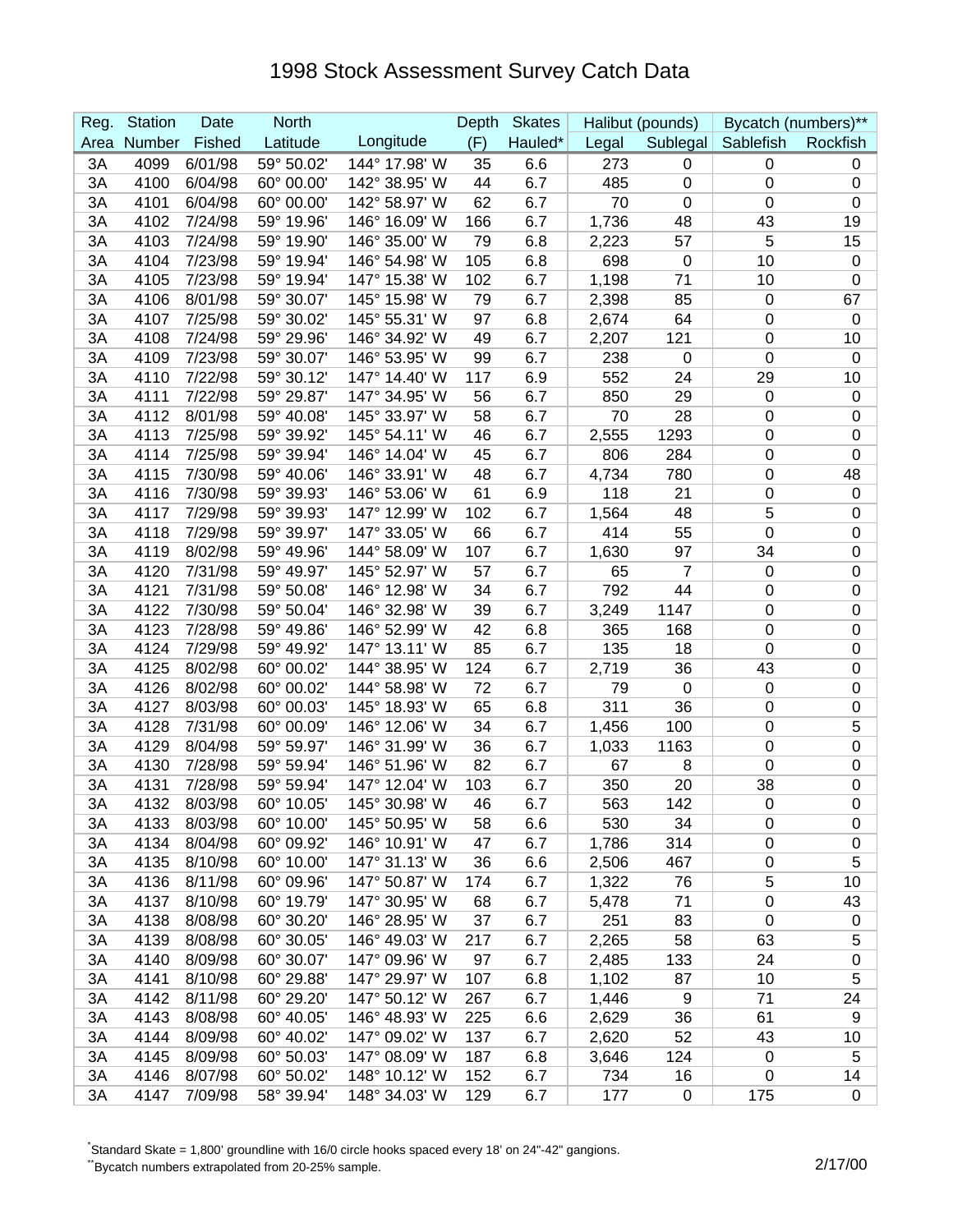| Reg. | <b>Station</b> | Date    | <b>North</b> |               | Depth | <b>Skates</b> |       | Halibut (pounds) | Bycatch (numbers)**      |             |
|------|----------------|---------|--------------|---------------|-------|---------------|-------|------------------|--------------------------|-------------|
| Area | Number         | Fished  | Latitude     | Longitude     | (F)   | Hauled*       | Legal | Sublegal         | Sablefish                | Rockfish    |
| 3A   | 4148           | 7/09/98 | 58° 39.94'   | 148° 53.03' W | 87    | 6.4           | 153   | 13               | 116                      | 0           |
| 3A   | 4149           | 7/17/98 | 58° 50.04'   | 148° 15.01' W | 155   | 6.5           | 3,762 | 78               | 70                       | 5           |
| 3A   | 4150           | 7/17/98 | 58° 49.97'   | 148° 34.48' W | 162   | 6.4           | 4,159 | 31               | 125                      | 0           |
| 3A   | 4151           | 7/09/98 | 58° 50.04'   | 148° 52.78' W | 142   | 6.5           | 2,208 | 8                | 170                      | 0           |
| 3A   | 4152           | 7/08/98 | 58° 49.95'   | 149° 11.99' W | 111   | 6.6           | 802   | $\boldsymbol{0}$ | 197                      | 0           |
| 3A   | 4153           | 7/16/98 | 59° 00.08'   | 147° 55.20' W | 237   | 6.3           | 652   | $\mathbf 0$      | 198                      | 4           |
| 3A   | 4154           | 7/17/98 | 59° 00.27'   | 148° 14.07' W | 115   | 6.4           | 1,840 | $\mathbf 0$      | 12                       | 0           |
| 3A   | 4155           | 7/18/98 | 59° 00.27'   | 148° 34.17' W | 134   | 6.4           | 929   | $\boldsymbol{0}$ | 84                       | 0           |
| 3A   | 4156           | 7/18/98 | 58° 59.90'   | 148° 53.03' W | 115   | 6.4           | 558   | 18               | 76                       | 0           |
| 3A   | 4157           | 7/08/98 | 59° 00.00'   | 149° 12.00' W | 127   | 6.5           | 901   | 47               | 85                       | 0           |
| 3A   | 4158           | 7/08/98 | 59° 00.16'   | 149° 32.06' W | 127   | 6.5           | 604   | $\boldsymbol{9}$ | 45                       | 0           |
| 3A   | 4159           | 7/16/98 | 59° 09.95'   | 147° 34.70' W | 149   | 6.5           | 3,322 | $\mathbf 0$      | 65                       | 12          |
| 3A   | 4160           | 7/16/98 | 59° 10.00'   | 147° 54.01' W | 111   | 6.5           | 1,968 | 66               | 19                       | 0           |
| 3A   | 4161           | 7/26/98 | 59° 09.46'   | 148° 14.02' W | 67    | 6.4           | 7,326 | 268              | $\mathbf 0$              | 48          |
| 3A   | 4162           | 7/18/98 | 59° 10.08'   | 148° 32.96' W | 85    | 6.4           | 1,481 | 43               | 4                        | 0           |
| 3A   | 4163           | 7/24/98 | 59° 10.01'   | 148° 53.03' W | 98    | 6.5           | 1,556 | 17               | 20                       | 0           |
| 3A   | 4164           | 7/24/98 | 59° 09.90'   | 149° 12.13' W | 83    | 6.4           | 2,462 | 82               | 36                       | $\pmb{0}$   |
| 3A   | 4165           | 7/07/98 | 59° 10.00'   | 149° 32.05' W | 88    | 6.5           | 1,491 | 38               | 12                       | 0           |
| 3A   | 4166           | 7/07/98 | 59° 10.05'   | 149° 51.00' W | 73    | 6.3           | 932   | 208              | 18                       | 5           |
| 3A   | 4167           | 7/15/98 | 59° 19.95'   | 147° 32.53' W | 69    | 6.3           | 3,980 | 335              | $\overline{\mathcal{A}}$ | 12          |
| 3A   | 4168           | 7/15/98 | 59° 19.91'   | 147° 53.93' W | 102   | 6.4           | 611   | 5                | 28                       | 4           |
| 3A   | 4169           | 7/26/98 | 59° 19.92'   | 148° 13.02' W | 88    | 6.4           | 2,407 | 134              | 4                        | 0           |
| 3A   | 4170           | 7/25/98 | 59° 19.96'   | 148° 32.99' W | 50    | 6.5           | 3,834 | 433              | $\mathbf 0$              | 12          |
| 3A   | 4171           | 7/25/98 | 59° 20.14'   | 148° 53.03' W | 93    | 6.5           | 1,684 | 18               | 24                       | $\pmb{0}$   |
| 3A   | 4172           | 7/24/98 | 59° 19.90'   | 149° 11.92' W | 102   | 6.4           | 1,588 | 42               | 68                       | 0           |
| 3A   | 4173           | 7/07/98 | 59° 19.80'   | 149° 32.05' W | 67    | 6.3           | 1,072 | 150              | 4                        | 0           |
| 3A   | 4174           | 7/06/98 | 59° 20.05'   | 149° 51.02' W | 102   | 6.3           | 1,201 | 48               | 20                       | 0           |
| 3A   | 4175           | 7/06/98 | 59° 20.04'   | 150° 11.03' W | 90    | 6.5           | 1,172 | 26               | $\mathbf 0$              | 0           |
| 3A   | 4176           | 7/15/98 | 59° 29.81'   | 147° 52.98' W | 65    | 6.3           | 3,717 | 163              | 0                        | 0           |
| 3A   | 4177           | 7/26/98 | 59° 29.95'   | 148° 13.01' W | 114   | 6.4           | 1,369 | 30               | 24                       | 0           |
| 3A   | 4178           | 7/25/98 | 59° 30.04'   | 148° 32.99' W | 52    | 6.4           | 1,233 | 1178             | $\mathbf 0$              | 0           |
| 3A   | 4179           | 7/23/98 | 59° 29.96'   | 148° 52.16' W | 93    | 6.6           | 1,198 | 107              | 0                        | 0           |
| 3A   | 4180           | 7/23/98 | 59° 30.03'   | 149° 12.05' W | 126   | 6.4           | 602   | 6                | 52                       | $\pmb{0}$   |
| 3A   | 4181           | 7/05/98 | 59° 30.06'   | 149° 32.42' W | 58    | 6.4           | 1,361 | 593              | 0                        | $\mathbf 0$ |
| 3A   | 4182           | 7/05/98 | 59° 30.01'   | 149° 52.08' W | 112   | 6.4           | 1,120 | 28               | 17                       | 0           |
| 3A   | 4183           | 7/06/98 | 59° 29.94'   | 150° 10.94' W | 57    | 6.2           | 1,269 | 65               | 0                        | 12          |
| 3A   | 4184           | 7/14/98 | 59° 39.96'   | 147° 53.08' W | 38    | 4.8           | 3,837 | 108              | $\pmb{0}$                | 11          |
| 3A   | 4185           | 7/14/98 | 59° 39.95'   | 148° 11.95' W | 64    | 6.5           | 392   | 150              | 4                        | 0           |
| 3A   | 4186           | 7/13/98 | 59° 39.88'   | 148° 31.99' W | 114   | 6.5           | 768   | 19               | 49                       | 4           |
| 3A   | 4187           | 7/23/98 | 59° 39.78'   | 148° 52.05' W | 98    | 6.3           | 558   | 48               | 20                       | $\pmb{0}$   |
| 3A   | 4188           | 7/04/98 | 59° 40.05'   | 149° 12.09' W | 115   | 6.3           | 638   | $\overline{7}$   | 20                       | 0           |
| 3A   | 4189           | 7/05/98 | 59° 40.05'   | 149° 32.16' W | 160   | 6.3           | 673   | 9                | 59                       | 0           |
| 3A   | 4190           | 7/14/98 | 59° 49.92'   | 148° 11.93' W | 61    | 6.3           | 549   | 144              | 0                        | 0           |
| 3A   | 4191           | 7/13/98 | 59° 49.84'   | 148° 31.98' W | 76    | 6.5           | 18    | 0                | $\mathbf 0$              | 0           |
| 3A   | 4192           | 7/13/98 | 59° 50.00'   | 148° 52.00' W | 95    | 6.3           | 89    | $\mathbf 0$      | 36                       | 0           |
| 3A   | 4193           | 7/04/98 | 59° 49.95'   | 149° 11.96' W | 75    | 6.5           | 471   | 18               | $\mathbf 0$              | 0           |
| 3A   | 4194           | 7/04/98 | 59° 49.98'   | 149° 31.99' W | 89    | 6.1           | 177   | 30               | $\mathbf 0$              | 0           |
| 3A   | 4195           | 8/15/98 | 58° 00.20'   | 149° 13.25' W | 79    | 6.7           | 7,597 | 787              | 0                        | 55          |
| 3A   | 4196           | 8/15/98 | 58° 09.73'   | 148° 54.05' W | 73    | 6.7           | 4,636 | 799              | $\pmb{0}$                | 0           |

\* Standard Skate = 1,800' groundline with 16/0 circle hooks spaced every 18' on 24"-42" gangions.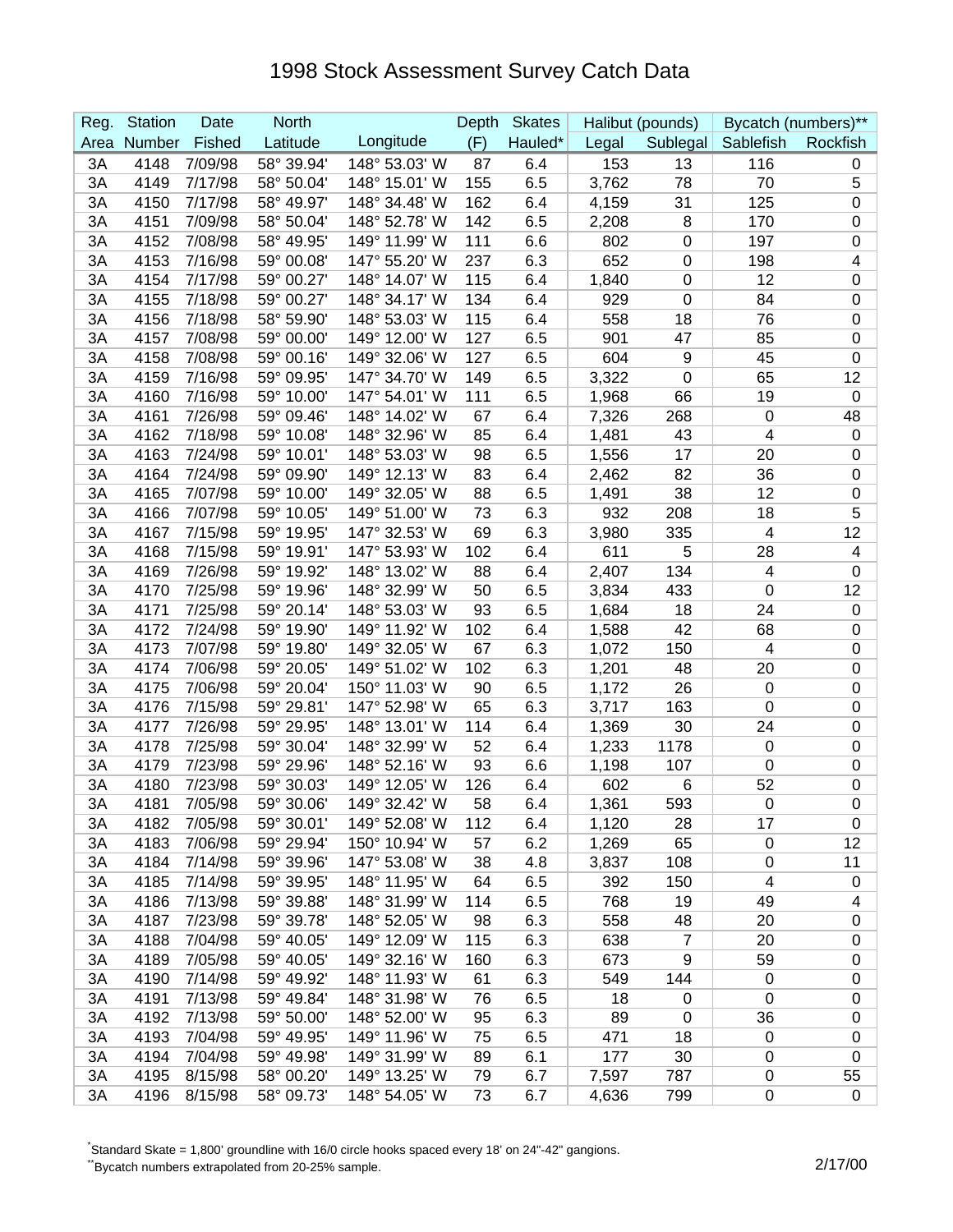| Reg. | <b>Station</b> | Date    | <b>North</b> |               | Depth | <b>Skates</b> |       | Halibut (pounds) |                         | Bycatch (numbers)**     |
|------|----------------|---------|--------------|---------------|-------|---------------|-------|------------------|-------------------------|-------------------------|
| Area | Number         | Fished  | Latitude     | Longitude     | (F)   | Hauled*       | Legal |                  | Sublegal Sablefish      | Rockfish                |
| 3A   | 4197           | 8/15/98 | 58° 10.18'   | 149° 12.98' W | 63    | 6.7           | 3,122 | 1389             | $\mathbf 0$             | 29                      |
| 3A   | 4198           | 8/22/98 | 58° 09.48'   | 149° 32.17' W | 65    | 6.7           | 2,397 | 1461             | 0                       | $\mathbf 0$             |
| 3A   | 4199           | 8/22/98 | 58° 09.59'   | 149° 51.73' W | 87    | 6.7           | 2,960 | 1289             | 17                      | 0                       |
| 3A   | 4200           | 8/13/98 | 58° 20.07'   | 148° 35.34' W | 101   | 6.6           | 3,307 | 127              | 131                     | 0                       |
| 3A   | 4201           | 8/13/98 | 58° 20.22'   | 148° 53.66' W | 70    | 6.7           | 4,183 | 1085             | 0                       | 0                       |
| 3A   | 4202           | 8/14/98 | 58° 20.09'   | 149° 13.13' W | 85    | 6.7           | 4,495 | 362              | 12                      | 0                       |
| 3A   | 4203           | 8/22/98 | 58° 19.70'   | 149° 32.40' W | 81    | 6.9           | 4,904 | 572              | $\overline{\mathbf{4}}$ | 0                       |
| 3A   | 4204           | 8/23/98 | 58° 19.66'   | 149° 50.48' W | 42    | 6.7           | 2,934 | 2334             | $\mathbf 0$             | $\mathbf 0$             |
| 3A   | 4205           | 8/21/98 | 58° 20.01'   | 150° 09.84' W | 28    | 6.7           | 2,420 | 677              | $\mathbf 0$             | $\pmb{0}$               |
| 3A   | 4206           | 8/21/98 | 58° 20.66'   | 150° 29.26' W | 30    | 6.7           | 886   | 462              | 0                       | $\pmb{0}$               |
| 3A   | 4207           | 8/13/98 | 58° 29.79'   | 148° 33.86' W | 84    | 6.7           | 5,262 | 734              | 12                      | $\pmb{0}$               |
| 3A   | 4208           | 8/14/98 | 58° 30.05'   | 148° 53.67' W | 62    | 6.6           | 4,093 | 857              | 0                       | 8                       |
| 3A   | 4209           | 8/14/98 | 58° 30.13'   | 149° 12.84' W | 64    | 6.6           | 4,082 | 642              | 0                       | 0                       |
| 3A   | 4210           | 8/19/98 | 58° 29.93'   | 149° 31.47' W | 78    | 6.7           | 4,230 | 121              | 12                      | 0                       |
| 3A   | 4211           | 8/26/98 | 58° 29.79'   | 149° 50.83' W | 75    | 6.6           | 1,600 | 290              | 41                      | $\pmb{0}$               |
| 3A   | 4212           | 8/26/98 | 58° 30.11'   | 150° 09.68' W | 51    | 6.7           | 2,577 | 676              | 0                       | $\overline{\mathbf{4}}$ |
| 3A   | 4213           | 8/20/98 | 58° 29.87'   | 150° 28.98' W | 47    | 6.7           | 1,046 | 1316             | 0                       | $\pmb{0}$               |
| 3A   | 4214           | 8/21/98 | 58° 29.87'   | 150° 47.98' W | 56    | 6.7           | 2,214 | 574              | 8                       | $\pmb{0}$               |
| 3A   | 4215           | 8/19/98 | 58° 39.79'   | 149° 12.38' W | 76    | 6.7           | 2,356 | 201              | 54                      | 25                      |
| 3A   | 4216           | 8/19/98 | 58° 39.91'   | 149° 31.78' W | 71    | 6.7           | 4,294 | 355              | 66                      | $\mathbf 0$             |
| 3A   | 4217           | 8/27/98 | 58° 40.00'   | 149° 51.12' W | 84    | 6.7           | 2,023 | 379              | 46                      | $\mathbf 0$             |
| 3A   | 4218           | 8/27/98 | 58° 40.20'   | 150° 09.96' W | 69    | 6.7           | 3,806 | 691              | $\mathbf 0$             | $\mathbf 0$             |
| 3A   | 4219           | 8/20/98 | 58° 40.00'   | 150° 28.54' W | 108   | 6.7           | 555   | 126              | 100                     | $\pmb{0}$               |
| 3A   | 4220           | 8/20/98 | 58° 39.77'   | 150° 48.75' W | 111   | 6.7           | 1,672 | 53               | 145                     | $\pmb{0}$               |
| 3A   | 4221           | 9/04/98 | 58° 39.92'   | 151° 07.43' W | 102   | 6.7           | 1,309 | 203              | 99                      | $\mathbf 0$             |
| 3A   | 4222           | 8/16/98 | 58° 50.36'   | 149° 32.34' W | 123   | 6.7           | 810   | 10               | 168                     | 0                       |
| 3A   | 4223           | 8/16/98 | 58° 49.91'   | 149° 51.87' W | 128   | 6.7           | 1,845 | 29               | 187                     | 0                       |
| 3A   | 4224           | 8/27/98 | 58° 49.83'   | 150° 09.97' W | 90    | 6.7           | 3,637 | 69               | 147                     | $\pmb{0}$               |
| 3A   | 4225           | 9/07/98 | 58° 50.21'   | 150° 30.31' W | 94    | 6.7           | 3,554 | 253              | 66                      | $\pmb{0}$               |
| 3A   | 4226           | 9/07/98 | 58° 50.01'   | 150° 48.64' W | 98    | 6.7           | 2,498 | 218              | 38                      | 0                       |
| 3A   | 4227           | 9/04/98 | 58° 50.06'   | 151° 07.35' W | 76    | 6.7           | 5,640 | 504              | 17                      | 0                       |
| 3A   | 4228           | 9/04/98 | 58° 49.77'   | 151° 27.53' W | 58    | 6.7           | 2,119 | 1081             | $\mathbf 0$             | 4                       |
| 3A   | 4229           | 8/16/98 | 58° 59.91'   | 149° 51.19' W | 122   | 6.7           | 535   | 38               | 193                     | 0                       |
| 3A   | 4230           | 9/08/98 | 59° 00.09'   | 150° 11.32' W | 104   | 6.7           | 751   | 41               | 191                     | $\overline{0}$          |
| 3A   | 4231           | 9/08/98 | 58° 59.88'   | 150° 30.02' W | 67    | 6.6           | 2,099 | 1197             | 0                       | 0                       |
| 3A   | 4232           | 9/07/98 | 59° 00.02'   | 150° 49.94' W | 87    | 6.7           | 2,987 | 433              | 4                       | 0                       |
| 3A   | 4233           | 9/03/98 | 58° 59.83'   | 151° 09.05' W | 77    | 6.7           | 2,750 | 450              | 4                       | $\pmb{0}$               |
| 3A   | 4234           | 9/03/98 | 58° 59.64'   | 151° 28.13' W | 67    | 6.6           | 3,191 | 777              | $\boldsymbol{0}$        | 4                       |
| 3A   | 4235           | 9/08/98 | 59° 10.00'   | 150° 11.02' W | 68    | 6.4           | 2,270 | 570              | $\pmb{0}$               | $\pmb{0}$               |
| 3A   | 4236           | 9/09/98 | 59° 10.06'   | 150° 30.07' W | 71    | 6.7           | 2,716 | 425              | 0                       | $\pmb{0}$               |
| 3A   | 4237           | 9/09/98 | 59° 10.12'   | 150° 50.12' W | 64    | 6.7           | 2,465 | 749              | 0                       | 21                      |
| 3A   | 4238           | 9/03/98 | 59° 10.03'   | 151° 08.96' W | 32    | 4.2           | 2,774 | 376              | 0                       | 0                       |
| 3A   | 4239           | 9/09/98 | 59° 19.96'   | 150° 31.12' W | 130   | 4.2           | 1,226 | 24               | 27                      | $\pmb{0}$               |
| 3A   | 4240           | 7/29/98 | 57° 20.04'   | 150° 46.34' W | 88    | 6.8           | 1,781 | 96               | 6                       | 0                       |
| 3A   | 4241           | 7/28/98 | 57° 30.39'   | 150° 09.14' W | 231   | 6.8           | 254   | 0                | 44                      | 5                       |
| 3A   | 4242           | 7/29/98 | 57° 30.01'   | 150° 28.35' W | 83    | 7.1           | 1,095 | 51               | $\sqrt{5}$              | $\pmb{0}$               |
| 3A   | 4243           | 7/30/98 | 57° 29.96'   | 150° 45.97' W | 53    | 7.0           | 1,150 | 127              | $\mathbf 0$             | 0                       |
| 3A   | 4244           | 7/28/98 | 57° 40.30'   | 149° 50.19' W | 212   | 7.0           | 649   | 10               | 15                      | 5                       |
| 3A   | 4245           | 7/28/98 | 57° 40.05'   | 150° 09.51' W | 111   | 6.9           | 3,220 | 43               | $\mathbf 0$             | 0                       |

\* Standard Skate = 1,800' groundline with 16/0 circle hooks spaced every 18' on 24"-42" gangions.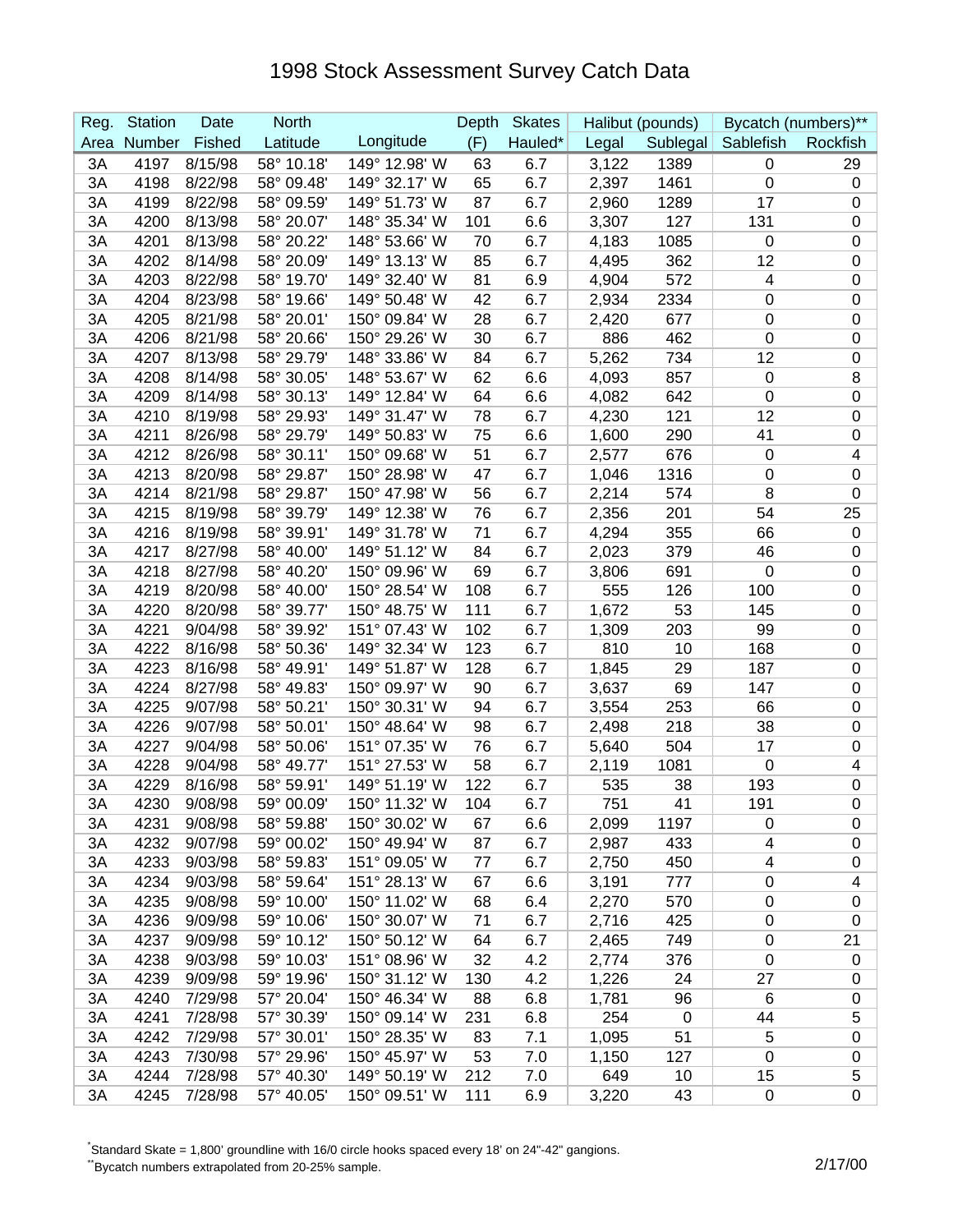| Reg. | <b>Station</b> | Date    | <b>North</b> |               | Depth | <b>Skates</b> |       | Halibut (pounds) |                    | Bycatch (numbers)** |
|------|----------------|---------|--------------|---------------|-------|---------------|-------|------------------|--------------------|---------------------|
| Area | Number         | Fished  | Latitude     | Longitude     | (F)   | Hauled*       | Legal |                  | Sublegal Sablefish | Rockfish            |
| 3A   | 4246           | 7/30/98 | 57° 40.00'   | 150° 27.80' W | 53    | 6.9           | 1,080 | 648              | $\mathbf 0$        | 0                   |
| 3A   | 4247           | 7/30/98 | 57° 40.04'   | 150° 47.00' W | 46    | 7.0           | 3,149 | 309              | 0                  | 0                   |
| 3A   | 4248           | 7/23/98 | 57° 40.03'   | 151° 04.78' W | 41    | 7.0           | 895   | 194              | $\boldsymbol{0}$   | $\pmb{0}$           |
| 3A   | 4249           | 7/23/98 | 57° 40.01'   | 151° 23.77' W | 36    | 7.0           | 1,405 | 277              | $\boldsymbol{0}$   | 0                   |
| 3A   | 4250           | 7/27/98 | 57° 49.80'   | 149° 32.53' W | 209   | 7.0           | 2,604 | 0                | 76                 | 0                   |
| 3A   | 4251           | 7/26/98 | 57° 50.02'   | 149° 50.13' W | 140   | 7.0           | 1,658 | 36               | 25                 | 0                   |
| 3A   | 4252           | 7/26/98 | 57° 49.93'   | 150° 09.04' W | 109   | 7.0           | 2,788 | 119              | $\mathbf 0$        | 0                   |
| 3A   | 4253           | 7/24/98 | 57° 50.06'   | 150° 27.88' W | 51    | 6.9           | 5,215 | 330              | $\mathbf 0$        | 0                   |
| 3A   | 4254           | 7/24/98 | 57° 49.95'   | 150° 46.48' W | 46    | 7.0           | 2,013 | 390              | $\mathbf 0$        | $\mathbf 0$         |
| 3A   | 4255           | 7/23/98 | 57° 50.01'   | 151° 05.80' W | 37    | 7.0           | 1,837 | 469              | $\mathbf 0$        | $\mathbf 0$         |
| 3A   | 4256           | 8/04/98 | 57° 49.84'   | 151° 23.81' W | 29    | 7.0           | 998   | 269              | 0                  | $\boldsymbol{0}$    |
| 3A   | 4257           | 8/04/98 | 57° 50.00'   | 151° 42.93' W | 28    | 7.0           | 469   | 36               | 0                  | $\boldsymbol{0}$    |
| 3A   | 4258           | 8/06/98 | 57° 49.97'   | 152° 02.08' W | 47    | 6.9           | 1,046 | 101              | 0                  | 0                   |
| 3A   | 4259           | 7/27/98 | 58° 00.00'   | 149° 31.86' W | 81    | 7.0           | 2,143 | 126              | 5                  | 0                   |
| 3A   | 4260           | 7/27/98 | 57° 59.94'   | 149° 51.12' W | 127   | 7.0           | 1,644 | 29               | 85                 | $\pmb{0}$           |
| 3A   | 4261           | 7/26/98 | 58° 00.09'   | 150° 09.09' W | 126   | 7.0           | 1,261 | 135              | 25                 | $\pmb{0}$           |
| 3A   | 4262           | 7/25/98 | 57° 59.98'   | 150° 27.77' W | 91    | 7.0           | 772   | 248              | 15                 | $\pmb{0}$           |
| 3A   | 4263           | 7/24/98 | 57° 59.93'   | 150° 46.97' W | 69    | 7.0           | 2,728 | 157              | $\mathbf 0$        | 0                   |
| 3A   | 4264           | 8/09/98 | 57° 59.92'   | 151° 05.94' W | 45    | 6.9           | 3,031 | 228              | 0                  | $\mathbf 0$         |
| 3A   | 4265           | 8/04/98 | 57° 59.98'   | 151° 25.12' W | 43    | 6.9           | 465   | 265              | $\pmb{0}$          | 0                   |
| 3A   | 4266           | 8/05/98 | 58° 00.03'   | 151° 44.24' W | 66    | 6.9           | 1,091 | 225              | 5                  | $\pmb{0}$           |
| 3A   | 4267           | 8/06/98 | 58° 00.01'   | 152° 02.83' W | 98    | 7.0           | 1,360 | 55               | $\boldsymbol{0}$   | $\mathbf 0$         |
| 3A   | 4268           | 8/06/98 | 57° 59.98'   | 152° 21.86' W | 116   | 6.9           | 2,242 | 23               | $\mathbf 0$        | $\pmb{0}$           |
| 3A   | 4269           | 7/25/98 | 58° 09.98'   | 150° 09.91' W | 83    | 7.0           | 2,338 | 138              | 5                  | 5                   |
| 3A   | 4270           | 7/25/98 | 58° 09.91'   | 150° 28.88' W | 63    | 7.0           | 2,850 | 257              | 0                  | 0                   |
| 3A   | 4271           | 8/09/98 | 58° 09.79'   | 150° 48.09' W | 62    | 7.0           | 1,017 | 138              | 0                  | 0                   |
| 3A   | 4272           | 8/09/98 | 58° 09.98'   | 151° 06.96' W | 81    | 6.9           | 952   | 68               | 10                 | 0                   |
| 3A   | 4273           | 8/05/98 | 58° 09.97'   | 151° 24.69' W | 89    | 7.0           | 1,130 | 206              | 5                  | $\pmb{0}$           |
| 3A   | 4274           | 8/05/98 | 58° 10.00'   | 151° 44.03' W | 29    | 6.8           | 3,011 | 183              | 0                  | $\pmb{0}$           |
| 3A   | 4275           | 8/10/98 | 58° 20.04'   | 150° 47.80' W | 36    | 7.0           | 277   | 104              | 0                  | 0                   |
| 3A   | 4276           | 8/10/98 | 58° 20.04'   | 151° 07.04' W | 69    | 7.0           | 264   | 94               | 20                 | 0                   |
| 3A   | 4277           | 8/11/98 | 58° 20.00'   | 151° 25.77' W | 52    | 6.7           | 2,257 | 205              | $\mathbf 0$        | 0                   |
| 3A   | 4278           | 8/11/98 | 58° 19.72'   | 151° 44.97' W | 31    | 7.0           | 2,956 | 44               | $\boldsymbol{0}$   | 0                   |
| 3A   | 4279           | 8/10/98 | 58° 29.91'   | 151° 06.69' W | 50    | 6.9           | 394   | 55               | $\mathbf 0$        | $\overline{0}$      |
| 3A   | 4280           | 8/12/98 | 58° 29.97'   | 151° 27.23' W | 93    | 7.0           | 608   | 21               | 15                 | 0                   |
| 3A   | 4281           | 8/11/98 | 58° 29.92'   | 151° 45.80' W | 104   | 7.0           | 2,008 | 53               | 25                 | 0                   |
| 3A   | 4282           | 8/12/98 | 58° 39.91'   | 151° 26.98' W | 101   | 7.1           | 1,135 | 64               | 40                 | $\pmb{0}$           |
| 3A   | 4283           | 8/12/98 | 58° 39.92'   | 151° 45.98' W | 73    | 6.8           | 1,459 | 58               | 19                 | $\pmb{0}$           |
| 3A   | 4284           | 8/13/98 | 58° 39.98'   | 152° 06.04' W | 68    | 7.0           | 938   | 93               | 5                  | 0                   |
| 3A   | 4285           | 8/13/98 | 58° 49.93'   | 152° 05.85' W | 60    | 6.9           | 1,158 | 263              | $\pmb{0}$          | $\pmb{0}$           |
| 3A   | 4286           | 8/02/98 | 56° 20.23'   | 152° 50.78' W | 56    | 7.0           | 6,810 | 496              | $\pmb{0}$          | 5                   |
| 3A   | 4287           | 8/02/98 | 56° 20.00'   | 153° 08.31' W | 65    | 7.0           | 3,562 | 687              | 15                 | 0                   |
| 3A   | 4288           | 8/03/98 | 56° 19.80'   | 153° 26.02' W | 33    | 7.0           | 2,982 | 1549             | $\mathbf 0$        | $\pmb{0}$           |
| 3A   | 4289           | 8/01/98 | 56° 29.95'   | 152° 14.89' W | 111   | 7.1           | 6,108 | 218              | 10                 | 10                  |
| 3A   | 4290           | 8/01/98 | 56° 29.98'   | 152° 33.05' W | 146   | 7.1           | 8,742 | 117              | 10                 | 0                   |
| 3A   | 4291           | 8/02/98 | 56° 30.12'   | 152° 51.48' W | 29    | 7.0           | 5,192 | 1059             | $\mathbf 0$        | 0                   |
| 3A   | 4292           | 8/10/98 | 56° 29.93'   | 153° 09.02' W | 38    | 7.0           | 2,258 | 183              | $\mathbf 0$        | 0                   |
| 3A   | 4293           | 8/03/98 | 56° 29.80'   | 153° 27.34' W | 49    | 7.1           | 2,437 | 1137             | 0                  | 0                   |
| 3A   | 4294           | 8/03/98 | 56° 30.07'   | 153° 45.07' W | 36    | 7.0           | 8,092 | 132              | $\boldsymbol{0}$   | 0                   |

\* Standard Skate = 1,800' groundline with 16/0 circle hooks spaced every 18' on 24"-42" gangions.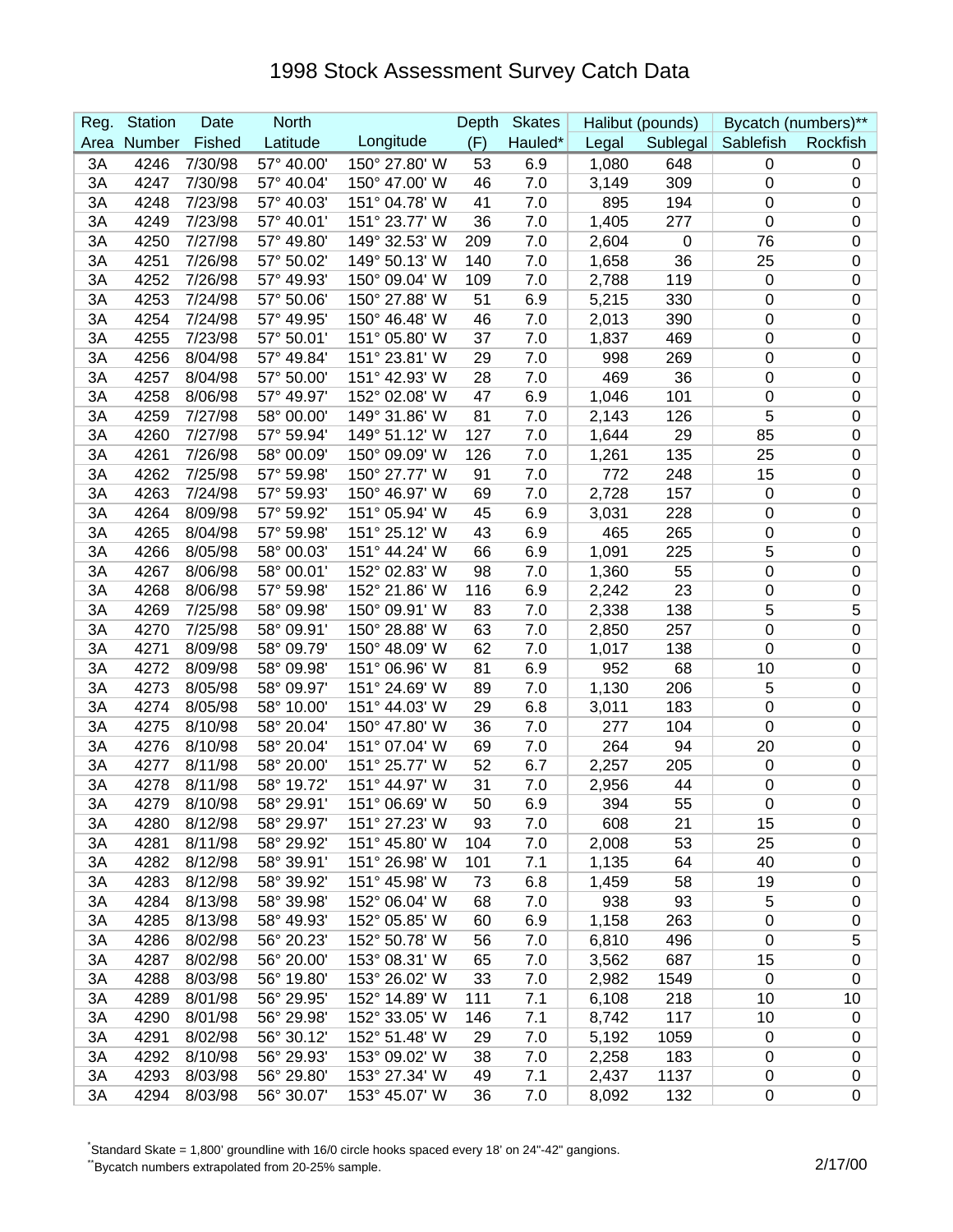| Fished<br>Latitude<br>Longitude<br>(F)<br>Hauled*<br>Number<br>Legal<br>Sublegal Sablefish<br>Rockfish<br>Area<br>56° 40.04'<br>4295<br>7/31/98<br>151° 57.13' W<br>33<br>4,247<br>1015<br>3A<br>7.0<br>$\mathbf 0$<br>0<br>4296<br>8/01/98<br>56° 40.09'<br>152° 14.99' W<br>27<br>7.0<br>2,234<br>538<br>0<br>3A<br>0<br>4297<br>8/11/98<br>56° 40.05'<br>152° 33.67' W<br>7.0<br>44<br>30<br>$\pmb{0}$<br>3A<br>78<br>1,807<br>4298<br>8/10/98<br>56° 39.98'<br>152° 52.04' W<br>38<br>7.0<br>2,689<br>2054<br>3A<br>0<br>0<br>81<br>7.1<br>3A<br>4299<br>8/10/98<br>56° 40.05'<br>153° 09.96' W<br>5,817<br>176<br>0<br>0<br>3A<br>4300<br>8/09/98<br>56° 40.03'<br>153° 28.02' W<br>7.0<br>0<br>0<br>80<br>3,128<br>216<br>4301<br>56° 40.00'<br>153° 45.96' W<br>3A<br>8/09/98<br>46<br>7.0<br>4,513<br>477<br>0<br>0<br>5<br>4302<br>7/31/98<br>56° 50.02'<br>151° 40.05' W<br>37<br>3A<br>158<br>7.0<br>1,303<br>50<br>4303<br>56° 50.05'<br>151° 57.86' W<br>6.9<br>1225<br>$\boldsymbol{0}$<br>3A<br>7/31/98<br>45<br>6,199<br>$\mathbf 0$<br>152° 16.12' W<br>4304<br>8/11/98<br>56° 49.98'<br>3A<br>53<br>7.0<br>6,439<br>746<br>0<br>$\pmb{0}$<br>4305<br>56° 50.05'<br>152° 35.00' W<br>7.1<br>39<br>$\boldsymbol{0}$<br>3A<br>8/11/98<br>75<br>3,515<br>10<br>6.9<br>4306<br>8/15/98<br>56° 50.02'<br>152° 53.12' W<br>35<br>1765<br>$\boldsymbol{0}$<br>3A<br>1,119<br>0<br>4307<br>8/15/98<br>56° 50.10'<br>153° 10.98' W<br>52<br>7.1<br>352<br>0<br>0<br>3A<br>3,934<br>56° 49.80'<br>4308<br>8/09/98<br>153° 29.03' W<br>51<br>7.0<br>371<br>$\boldsymbol{0}$<br>0<br>3A<br>3,737<br>7.0<br>4309<br>8/28/98<br>57° 00.02'<br>151° 39.83' W<br>4,929<br>376<br>$\boldsymbol{0}$<br>$\pmb{0}$<br>3A<br>43<br>4310<br>56° 59.86'<br>151° 59.20' W<br>7.0<br>298<br>$\boldsymbol{0}$<br>$\pmb{0}$<br>3A<br>8/21/98<br>44<br>2,412<br>4311<br>56° 59.97'<br>152° 17.09' W<br>6.9<br>5,518<br>258<br>$\boldsymbol{0}$<br>3A<br>8/21/98<br>40<br>0<br>3A<br>4312<br>8/21/98<br>56° 59.95'<br>152° 35.08' W<br>85<br>7.0<br>76<br>35<br>0<br>3,812<br>4313<br>152° 54.19' W<br>62<br>219<br>10<br>3A<br>8/20/98<br>57° 00.01'<br>7.1<br>3,480<br>0<br>57° 10.34'<br>151° 03.81' W<br>7.0<br>728<br>141<br>15<br>3A<br>4314<br>8/27/98<br>204<br>0<br>4315<br>8/27/98<br>57° 10.03'<br>151° 21.95' W<br>$\pmb{0}$<br>3A<br>70<br>7.0<br>1,938<br>493<br>$\pmb{0}$<br>4316<br>57° 10.20'<br>151° 41.09' W<br>40<br>6.9<br>3A<br>8/28/98<br>1,657<br>738<br>$\mathbf 0$<br>$\mathbf 0$<br>4317<br>57° 09.94'<br>151° 59.19' W<br>3A<br>8/19/98<br>38<br>7.0<br>2,662<br>265<br>$\mathbf 0$<br>$\pmb{0}$<br>4318<br>152° 17.99' W<br>44<br>6.9<br>$\boldsymbol{0}$<br>$\mathbf 0$<br>3A<br>8/19/98<br>57° 10.08'<br>1,344<br>214<br>5<br>4319<br>8/20/98<br>57° 12.20'<br>152° 36.44' W<br>54<br>7.0<br>1,975<br>0<br>3A<br>56<br>57° 20.10'<br>513<br>4320<br>151° 04.03' W<br>51<br>7.0<br>1,626<br>$\boldsymbol{0}$<br>0<br>3A<br>8/27/98<br>57° 20.05'<br>4321<br>8/27/98<br>151° 23.07' W<br>6.9<br>0<br>0<br>3A<br>73<br>4,645<br>689<br>4322<br>57° 20.19'<br>151° 41.05' W<br>34<br>7.0<br>952<br>$\boldsymbol{0}$<br>$\pmb{0}$<br>3A<br>9/02/98<br>2,681<br>4323<br>8/19/98<br>57° 19.97'<br>152° 00.05' W<br>39<br>7.0<br>826<br>$\boldsymbol{0}$<br>$\pmb{0}$<br>3A<br>101<br>4324<br>7.0<br>17<br>$\boldsymbol{0}$<br>3A<br>8/19/98<br>57° 19.98'<br>152° 18.05' W<br>20<br>2,723<br>0<br>4325<br>9/02/98<br>151° 05.08' W<br>44<br>7.0<br>0<br>0<br>3A<br>57° 30.01'<br>3,312<br>682<br>4326<br>57° 30.17'<br>151° 23.06' W<br>3A<br>9/02/98<br>59<br>7.0<br>1,389<br>696<br>0<br>0<br>4327<br>9/03/98<br>57° 29.94'<br>151° 42.03' W<br>7.0<br>0<br>0<br>3A<br>61<br>1,983<br>583<br>3A<br>57° 29.93'<br>152° 00.95' W<br>6.9<br>$\mathbf 0$<br>$\mathbf 0$<br>4328<br>9/03/98<br>26<br>2,913<br>473<br>4329<br>9/03/98<br>57° 40.11'<br>151° 42.88' W<br>884<br>3A<br>35<br>7.0<br>107<br>0<br>0<br>57° 39.94'<br>3,299<br>3A<br>4330<br>9/03/98<br>152° 00.71' W<br>94<br>7.0<br>180<br>$\mathbf 0$<br>0<br>4331<br>3A<br>7/27/98<br>57° 29.91'<br>154° 55.08' W<br>125<br>7.1<br>2,142<br>42<br>25<br>$\pmb{0}$ |
|------------------------------------------------------------------------------------------------------------------------------------------------------------------------------------------------------------------------------------------------------------------------------------------------------------------------------------------------------------------------------------------------------------------------------------------------------------------------------------------------------------------------------------------------------------------------------------------------------------------------------------------------------------------------------------------------------------------------------------------------------------------------------------------------------------------------------------------------------------------------------------------------------------------------------------------------------------------------------------------------------------------------------------------------------------------------------------------------------------------------------------------------------------------------------------------------------------------------------------------------------------------------------------------------------------------------------------------------------------------------------------------------------------------------------------------------------------------------------------------------------------------------------------------------------------------------------------------------------------------------------------------------------------------------------------------------------------------------------------------------------------------------------------------------------------------------------------------------------------------------------------------------------------------------------------------------------------------------------------------------------------------------------------------------------------------------------------------------------------------------------------------------------------------------------------------------------------------------------------------------------------------------------------------------------------------------------------------------------------------------------------------------------------------------------------------------------------------------------------------------------------------------------------------------------------------------------------------------------------------------------------------------------------------------------------------------------------------------------------------------------------------------------------------------------------------------------------------------------------------------------------------------------------------------------------------------------------------------------------------------------------------------------------------------------------------------------------------------------------------------------------------------------------------------------------------------------------------------------------------------------------------------------------------------------------------------------------------------------------------------------------------------------------------------------------------------------------------------------------------------------------------------------------------------------------------------------------------------------------------------------------------------------------------------------------------------------------------------------------------------------------------------------------------------------------------------------------------------------------------------------------------------------------------------------------------------------------------------------------------------------------------------------------------------------------------------------------------------------------------------------------------|
|                                                                                                                                                                                                                                                                                                                                                                                                                                                                                                                                                                                                                                                                                                                                                                                                                                                                                                                                                                                                                                                                                                                                                                                                                                                                                                                                                                                                                                                                                                                                                                                                                                                                                                                                                                                                                                                                                                                                                                                                                                                                                                                                                                                                                                                                                                                                                                                                                                                                                                                                                                                                                                                                                                                                                                                                                                                                                                                                                                                                                                                                                                                                                                                                                                                                                                                                                                                                                                                                                                                                                                                                                                                                                                                                                                                                                                                                                                                                                                                                                                                                                                                                          |
|                                                                                                                                                                                                                                                                                                                                                                                                                                                                                                                                                                                                                                                                                                                                                                                                                                                                                                                                                                                                                                                                                                                                                                                                                                                                                                                                                                                                                                                                                                                                                                                                                                                                                                                                                                                                                                                                                                                                                                                                                                                                                                                                                                                                                                                                                                                                                                                                                                                                                                                                                                                                                                                                                                                                                                                                                                                                                                                                                                                                                                                                                                                                                                                                                                                                                                                                                                                                                                                                                                                                                                                                                                                                                                                                                                                                                                                                                                                                                                                                                                                                                                                                          |
|                                                                                                                                                                                                                                                                                                                                                                                                                                                                                                                                                                                                                                                                                                                                                                                                                                                                                                                                                                                                                                                                                                                                                                                                                                                                                                                                                                                                                                                                                                                                                                                                                                                                                                                                                                                                                                                                                                                                                                                                                                                                                                                                                                                                                                                                                                                                                                                                                                                                                                                                                                                                                                                                                                                                                                                                                                                                                                                                                                                                                                                                                                                                                                                                                                                                                                                                                                                                                                                                                                                                                                                                                                                                                                                                                                                                                                                                                                                                                                                                                                                                                                                                          |
|                                                                                                                                                                                                                                                                                                                                                                                                                                                                                                                                                                                                                                                                                                                                                                                                                                                                                                                                                                                                                                                                                                                                                                                                                                                                                                                                                                                                                                                                                                                                                                                                                                                                                                                                                                                                                                                                                                                                                                                                                                                                                                                                                                                                                                                                                                                                                                                                                                                                                                                                                                                                                                                                                                                                                                                                                                                                                                                                                                                                                                                                                                                                                                                                                                                                                                                                                                                                                                                                                                                                                                                                                                                                                                                                                                                                                                                                                                                                                                                                                                                                                                                                          |
|                                                                                                                                                                                                                                                                                                                                                                                                                                                                                                                                                                                                                                                                                                                                                                                                                                                                                                                                                                                                                                                                                                                                                                                                                                                                                                                                                                                                                                                                                                                                                                                                                                                                                                                                                                                                                                                                                                                                                                                                                                                                                                                                                                                                                                                                                                                                                                                                                                                                                                                                                                                                                                                                                                                                                                                                                                                                                                                                                                                                                                                                                                                                                                                                                                                                                                                                                                                                                                                                                                                                                                                                                                                                                                                                                                                                                                                                                                                                                                                                                                                                                                                                          |
|                                                                                                                                                                                                                                                                                                                                                                                                                                                                                                                                                                                                                                                                                                                                                                                                                                                                                                                                                                                                                                                                                                                                                                                                                                                                                                                                                                                                                                                                                                                                                                                                                                                                                                                                                                                                                                                                                                                                                                                                                                                                                                                                                                                                                                                                                                                                                                                                                                                                                                                                                                                                                                                                                                                                                                                                                                                                                                                                                                                                                                                                                                                                                                                                                                                                                                                                                                                                                                                                                                                                                                                                                                                                                                                                                                                                                                                                                                                                                                                                                                                                                                                                          |
|                                                                                                                                                                                                                                                                                                                                                                                                                                                                                                                                                                                                                                                                                                                                                                                                                                                                                                                                                                                                                                                                                                                                                                                                                                                                                                                                                                                                                                                                                                                                                                                                                                                                                                                                                                                                                                                                                                                                                                                                                                                                                                                                                                                                                                                                                                                                                                                                                                                                                                                                                                                                                                                                                                                                                                                                                                                                                                                                                                                                                                                                                                                                                                                                                                                                                                                                                                                                                                                                                                                                                                                                                                                                                                                                                                                                                                                                                                                                                                                                                                                                                                                                          |
|                                                                                                                                                                                                                                                                                                                                                                                                                                                                                                                                                                                                                                                                                                                                                                                                                                                                                                                                                                                                                                                                                                                                                                                                                                                                                                                                                                                                                                                                                                                                                                                                                                                                                                                                                                                                                                                                                                                                                                                                                                                                                                                                                                                                                                                                                                                                                                                                                                                                                                                                                                                                                                                                                                                                                                                                                                                                                                                                                                                                                                                                                                                                                                                                                                                                                                                                                                                                                                                                                                                                                                                                                                                                                                                                                                                                                                                                                                                                                                                                                                                                                                                                          |
|                                                                                                                                                                                                                                                                                                                                                                                                                                                                                                                                                                                                                                                                                                                                                                                                                                                                                                                                                                                                                                                                                                                                                                                                                                                                                                                                                                                                                                                                                                                                                                                                                                                                                                                                                                                                                                                                                                                                                                                                                                                                                                                                                                                                                                                                                                                                                                                                                                                                                                                                                                                                                                                                                                                                                                                                                                                                                                                                                                                                                                                                                                                                                                                                                                                                                                                                                                                                                                                                                                                                                                                                                                                                                                                                                                                                                                                                                                                                                                                                                                                                                                                                          |
|                                                                                                                                                                                                                                                                                                                                                                                                                                                                                                                                                                                                                                                                                                                                                                                                                                                                                                                                                                                                                                                                                                                                                                                                                                                                                                                                                                                                                                                                                                                                                                                                                                                                                                                                                                                                                                                                                                                                                                                                                                                                                                                                                                                                                                                                                                                                                                                                                                                                                                                                                                                                                                                                                                                                                                                                                                                                                                                                                                                                                                                                                                                                                                                                                                                                                                                                                                                                                                                                                                                                                                                                                                                                                                                                                                                                                                                                                                                                                                                                                                                                                                                                          |
|                                                                                                                                                                                                                                                                                                                                                                                                                                                                                                                                                                                                                                                                                                                                                                                                                                                                                                                                                                                                                                                                                                                                                                                                                                                                                                                                                                                                                                                                                                                                                                                                                                                                                                                                                                                                                                                                                                                                                                                                                                                                                                                                                                                                                                                                                                                                                                                                                                                                                                                                                                                                                                                                                                                                                                                                                                                                                                                                                                                                                                                                                                                                                                                                                                                                                                                                                                                                                                                                                                                                                                                                                                                                                                                                                                                                                                                                                                                                                                                                                                                                                                                                          |
|                                                                                                                                                                                                                                                                                                                                                                                                                                                                                                                                                                                                                                                                                                                                                                                                                                                                                                                                                                                                                                                                                                                                                                                                                                                                                                                                                                                                                                                                                                                                                                                                                                                                                                                                                                                                                                                                                                                                                                                                                                                                                                                                                                                                                                                                                                                                                                                                                                                                                                                                                                                                                                                                                                                                                                                                                                                                                                                                                                                                                                                                                                                                                                                                                                                                                                                                                                                                                                                                                                                                                                                                                                                                                                                                                                                                                                                                                                                                                                                                                                                                                                                                          |
|                                                                                                                                                                                                                                                                                                                                                                                                                                                                                                                                                                                                                                                                                                                                                                                                                                                                                                                                                                                                                                                                                                                                                                                                                                                                                                                                                                                                                                                                                                                                                                                                                                                                                                                                                                                                                                                                                                                                                                                                                                                                                                                                                                                                                                                                                                                                                                                                                                                                                                                                                                                                                                                                                                                                                                                                                                                                                                                                                                                                                                                                                                                                                                                                                                                                                                                                                                                                                                                                                                                                                                                                                                                                                                                                                                                                                                                                                                                                                                                                                                                                                                                                          |
|                                                                                                                                                                                                                                                                                                                                                                                                                                                                                                                                                                                                                                                                                                                                                                                                                                                                                                                                                                                                                                                                                                                                                                                                                                                                                                                                                                                                                                                                                                                                                                                                                                                                                                                                                                                                                                                                                                                                                                                                                                                                                                                                                                                                                                                                                                                                                                                                                                                                                                                                                                                                                                                                                                                                                                                                                                                                                                                                                                                                                                                                                                                                                                                                                                                                                                                                                                                                                                                                                                                                                                                                                                                                                                                                                                                                                                                                                                                                                                                                                                                                                                                                          |
|                                                                                                                                                                                                                                                                                                                                                                                                                                                                                                                                                                                                                                                                                                                                                                                                                                                                                                                                                                                                                                                                                                                                                                                                                                                                                                                                                                                                                                                                                                                                                                                                                                                                                                                                                                                                                                                                                                                                                                                                                                                                                                                                                                                                                                                                                                                                                                                                                                                                                                                                                                                                                                                                                                                                                                                                                                                                                                                                                                                                                                                                                                                                                                                                                                                                                                                                                                                                                                                                                                                                                                                                                                                                                                                                                                                                                                                                                                                                                                                                                                                                                                                                          |
|                                                                                                                                                                                                                                                                                                                                                                                                                                                                                                                                                                                                                                                                                                                                                                                                                                                                                                                                                                                                                                                                                                                                                                                                                                                                                                                                                                                                                                                                                                                                                                                                                                                                                                                                                                                                                                                                                                                                                                                                                                                                                                                                                                                                                                                                                                                                                                                                                                                                                                                                                                                                                                                                                                                                                                                                                                                                                                                                                                                                                                                                                                                                                                                                                                                                                                                                                                                                                                                                                                                                                                                                                                                                                                                                                                                                                                                                                                                                                                                                                                                                                                                                          |
|                                                                                                                                                                                                                                                                                                                                                                                                                                                                                                                                                                                                                                                                                                                                                                                                                                                                                                                                                                                                                                                                                                                                                                                                                                                                                                                                                                                                                                                                                                                                                                                                                                                                                                                                                                                                                                                                                                                                                                                                                                                                                                                                                                                                                                                                                                                                                                                                                                                                                                                                                                                                                                                                                                                                                                                                                                                                                                                                                                                                                                                                                                                                                                                                                                                                                                                                                                                                                                                                                                                                                                                                                                                                                                                                                                                                                                                                                                                                                                                                                                                                                                                                          |
|                                                                                                                                                                                                                                                                                                                                                                                                                                                                                                                                                                                                                                                                                                                                                                                                                                                                                                                                                                                                                                                                                                                                                                                                                                                                                                                                                                                                                                                                                                                                                                                                                                                                                                                                                                                                                                                                                                                                                                                                                                                                                                                                                                                                                                                                                                                                                                                                                                                                                                                                                                                                                                                                                                                                                                                                                                                                                                                                                                                                                                                                                                                                                                                                                                                                                                                                                                                                                                                                                                                                                                                                                                                                                                                                                                                                                                                                                                                                                                                                                                                                                                                                          |
|                                                                                                                                                                                                                                                                                                                                                                                                                                                                                                                                                                                                                                                                                                                                                                                                                                                                                                                                                                                                                                                                                                                                                                                                                                                                                                                                                                                                                                                                                                                                                                                                                                                                                                                                                                                                                                                                                                                                                                                                                                                                                                                                                                                                                                                                                                                                                                                                                                                                                                                                                                                                                                                                                                                                                                                                                                                                                                                                                                                                                                                                                                                                                                                                                                                                                                                                                                                                                                                                                                                                                                                                                                                                                                                                                                                                                                                                                                                                                                                                                                                                                                                                          |
|                                                                                                                                                                                                                                                                                                                                                                                                                                                                                                                                                                                                                                                                                                                                                                                                                                                                                                                                                                                                                                                                                                                                                                                                                                                                                                                                                                                                                                                                                                                                                                                                                                                                                                                                                                                                                                                                                                                                                                                                                                                                                                                                                                                                                                                                                                                                                                                                                                                                                                                                                                                                                                                                                                                                                                                                                                                                                                                                                                                                                                                                                                                                                                                                                                                                                                                                                                                                                                                                                                                                                                                                                                                                                                                                                                                                                                                                                                                                                                                                                                                                                                                                          |
|                                                                                                                                                                                                                                                                                                                                                                                                                                                                                                                                                                                                                                                                                                                                                                                                                                                                                                                                                                                                                                                                                                                                                                                                                                                                                                                                                                                                                                                                                                                                                                                                                                                                                                                                                                                                                                                                                                                                                                                                                                                                                                                                                                                                                                                                                                                                                                                                                                                                                                                                                                                                                                                                                                                                                                                                                                                                                                                                                                                                                                                                                                                                                                                                                                                                                                                                                                                                                                                                                                                                                                                                                                                                                                                                                                                                                                                                                                                                                                                                                                                                                                                                          |
|                                                                                                                                                                                                                                                                                                                                                                                                                                                                                                                                                                                                                                                                                                                                                                                                                                                                                                                                                                                                                                                                                                                                                                                                                                                                                                                                                                                                                                                                                                                                                                                                                                                                                                                                                                                                                                                                                                                                                                                                                                                                                                                                                                                                                                                                                                                                                                                                                                                                                                                                                                                                                                                                                                                                                                                                                                                                                                                                                                                                                                                                                                                                                                                                                                                                                                                                                                                                                                                                                                                                                                                                                                                                                                                                                                                                                                                                                                                                                                                                                                                                                                                                          |
|                                                                                                                                                                                                                                                                                                                                                                                                                                                                                                                                                                                                                                                                                                                                                                                                                                                                                                                                                                                                                                                                                                                                                                                                                                                                                                                                                                                                                                                                                                                                                                                                                                                                                                                                                                                                                                                                                                                                                                                                                                                                                                                                                                                                                                                                                                                                                                                                                                                                                                                                                                                                                                                                                                                                                                                                                                                                                                                                                                                                                                                                                                                                                                                                                                                                                                                                                                                                                                                                                                                                                                                                                                                                                                                                                                                                                                                                                                                                                                                                                                                                                                                                          |
|                                                                                                                                                                                                                                                                                                                                                                                                                                                                                                                                                                                                                                                                                                                                                                                                                                                                                                                                                                                                                                                                                                                                                                                                                                                                                                                                                                                                                                                                                                                                                                                                                                                                                                                                                                                                                                                                                                                                                                                                                                                                                                                                                                                                                                                                                                                                                                                                                                                                                                                                                                                                                                                                                                                                                                                                                                                                                                                                                                                                                                                                                                                                                                                                                                                                                                                                                                                                                                                                                                                                                                                                                                                                                                                                                                                                                                                                                                                                                                                                                                                                                                                                          |
|                                                                                                                                                                                                                                                                                                                                                                                                                                                                                                                                                                                                                                                                                                                                                                                                                                                                                                                                                                                                                                                                                                                                                                                                                                                                                                                                                                                                                                                                                                                                                                                                                                                                                                                                                                                                                                                                                                                                                                                                                                                                                                                                                                                                                                                                                                                                                                                                                                                                                                                                                                                                                                                                                                                                                                                                                                                                                                                                                                                                                                                                                                                                                                                                                                                                                                                                                                                                                                                                                                                                                                                                                                                                                                                                                                                                                                                                                                                                                                                                                                                                                                                                          |
|                                                                                                                                                                                                                                                                                                                                                                                                                                                                                                                                                                                                                                                                                                                                                                                                                                                                                                                                                                                                                                                                                                                                                                                                                                                                                                                                                                                                                                                                                                                                                                                                                                                                                                                                                                                                                                                                                                                                                                                                                                                                                                                                                                                                                                                                                                                                                                                                                                                                                                                                                                                                                                                                                                                                                                                                                                                                                                                                                                                                                                                                                                                                                                                                                                                                                                                                                                                                                                                                                                                                                                                                                                                                                                                                                                                                                                                                                                                                                                                                                                                                                                                                          |
|                                                                                                                                                                                                                                                                                                                                                                                                                                                                                                                                                                                                                                                                                                                                                                                                                                                                                                                                                                                                                                                                                                                                                                                                                                                                                                                                                                                                                                                                                                                                                                                                                                                                                                                                                                                                                                                                                                                                                                                                                                                                                                                                                                                                                                                                                                                                                                                                                                                                                                                                                                                                                                                                                                                                                                                                                                                                                                                                                                                                                                                                                                                                                                                                                                                                                                                                                                                                                                                                                                                                                                                                                                                                                                                                                                                                                                                                                                                                                                                                                                                                                                                                          |
|                                                                                                                                                                                                                                                                                                                                                                                                                                                                                                                                                                                                                                                                                                                                                                                                                                                                                                                                                                                                                                                                                                                                                                                                                                                                                                                                                                                                                                                                                                                                                                                                                                                                                                                                                                                                                                                                                                                                                                                                                                                                                                                                                                                                                                                                                                                                                                                                                                                                                                                                                                                                                                                                                                                                                                                                                                                                                                                                                                                                                                                                                                                                                                                                                                                                                                                                                                                                                                                                                                                                                                                                                                                                                                                                                                                                                                                                                                                                                                                                                                                                                                                                          |
|                                                                                                                                                                                                                                                                                                                                                                                                                                                                                                                                                                                                                                                                                                                                                                                                                                                                                                                                                                                                                                                                                                                                                                                                                                                                                                                                                                                                                                                                                                                                                                                                                                                                                                                                                                                                                                                                                                                                                                                                                                                                                                                                                                                                                                                                                                                                                                                                                                                                                                                                                                                                                                                                                                                                                                                                                                                                                                                                                                                                                                                                                                                                                                                                                                                                                                                                                                                                                                                                                                                                                                                                                                                                                                                                                                                                                                                                                                                                                                                                                                                                                                                                          |
|                                                                                                                                                                                                                                                                                                                                                                                                                                                                                                                                                                                                                                                                                                                                                                                                                                                                                                                                                                                                                                                                                                                                                                                                                                                                                                                                                                                                                                                                                                                                                                                                                                                                                                                                                                                                                                                                                                                                                                                                                                                                                                                                                                                                                                                                                                                                                                                                                                                                                                                                                                                                                                                                                                                                                                                                                                                                                                                                                                                                                                                                                                                                                                                                                                                                                                                                                                                                                                                                                                                                                                                                                                                                                                                                                                                                                                                                                                                                                                                                                                                                                                                                          |
|                                                                                                                                                                                                                                                                                                                                                                                                                                                                                                                                                                                                                                                                                                                                                                                                                                                                                                                                                                                                                                                                                                                                                                                                                                                                                                                                                                                                                                                                                                                                                                                                                                                                                                                                                                                                                                                                                                                                                                                                                                                                                                                                                                                                                                                                                                                                                                                                                                                                                                                                                                                                                                                                                                                                                                                                                                                                                                                                                                                                                                                                                                                                                                                                                                                                                                                                                                                                                                                                                                                                                                                                                                                                                                                                                                                                                                                                                                                                                                                                                                                                                                                                          |
|                                                                                                                                                                                                                                                                                                                                                                                                                                                                                                                                                                                                                                                                                                                                                                                                                                                                                                                                                                                                                                                                                                                                                                                                                                                                                                                                                                                                                                                                                                                                                                                                                                                                                                                                                                                                                                                                                                                                                                                                                                                                                                                                                                                                                                                                                                                                                                                                                                                                                                                                                                                                                                                                                                                                                                                                                                                                                                                                                                                                                                                                                                                                                                                                                                                                                                                                                                                                                                                                                                                                                                                                                                                                                                                                                                                                                                                                                                                                                                                                                                                                                                                                          |
|                                                                                                                                                                                                                                                                                                                                                                                                                                                                                                                                                                                                                                                                                                                                                                                                                                                                                                                                                                                                                                                                                                                                                                                                                                                                                                                                                                                                                                                                                                                                                                                                                                                                                                                                                                                                                                                                                                                                                                                                                                                                                                                                                                                                                                                                                                                                                                                                                                                                                                                                                                                                                                                                                                                                                                                                                                                                                                                                                                                                                                                                                                                                                                                                                                                                                                                                                                                                                                                                                                                                                                                                                                                                                                                                                                                                                                                                                                                                                                                                                                                                                                                                          |
|                                                                                                                                                                                                                                                                                                                                                                                                                                                                                                                                                                                                                                                                                                                                                                                                                                                                                                                                                                                                                                                                                                                                                                                                                                                                                                                                                                                                                                                                                                                                                                                                                                                                                                                                                                                                                                                                                                                                                                                                                                                                                                                                                                                                                                                                                                                                                                                                                                                                                                                                                                                                                                                                                                                                                                                                                                                                                                                                                                                                                                                                                                                                                                                                                                                                                                                                                                                                                                                                                                                                                                                                                                                                                                                                                                                                                                                                                                                                                                                                                                                                                                                                          |
|                                                                                                                                                                                                                                                                                                                                                                                                                                                                                                                                                                                                                                                                                                                                                                                                                                                                                                                                                                                                                                                                                                                                                                                                                                                                                                                                                                                                                                                                                                                                                                                                                                                                                                                                                                                                                                                                                                                                                                                                                                                                                                                                                                                                                                                                                                                                                                                                                                                                                                                                                                                                                                                                                                                                                                                                                                                                                                                                                                                                                                                                                                                                                                                                                                                                                                                                                                                                                                                                                                                                                                                                                                                                                                                                                                                                                                                                                                                                                                                                                                                                                                                                          |
|                                                                                                                                                                                                                                                                                                                                                                                                                                                                                                                                                                                                                                                                                                                                                                                                                                                                                                                                                                                                                                                                                                                                                                                                                                                                                                                                                                                                                                                                                                                                                                                                                                                                                                                                                                                                                                                                                                                                                                                                                                                                                                                                                                                                                                                                                                                                                                                                                                                                                                                                                                                                                                                                                                                                                                                                                                                                                                                                                                                                                                                                                                                                                                                                                                                                                                                                                                                                                                                                                                                                                                                                                                                                                                                                                                                                                                                                                                                                                                                                                                                                                                                                          |
|                                                                                                                                                                                                                                                                                                                                                                                                                                                                                                                                                                                                                                                                                                                                                                                                                                                                                                                                                                                                                                                                                                                                                                                                                                                                                                                                                                                                                                                                                                                                                                                                                                                                                                                                                                                                                                                                                                                                                                                                                                                                                                                                                                                                                                                                                                                                                                                                                                                                                                                                                                                                                                                                                                                                                                                                                                                                                                                                                                                                                                                                                                                                                                                                                                                                                                                                                                                                                                                                                                                                                                                                                                                                                                                                                                                                                                                                                                                                                                                                                                                                                                                                          |
| 4332<br>57° 40.12'<br>2,245<br>53<br>3A<br>7/26/98<br>154° 34.73' W<br>120<br>7.0<br>20<br>$\pmb{0}$                                                                                                                                                                                                                                                                                                                                                                                                                                                                                                                                                                                                                                                                                                                                                                                                                                                                                                                                                                                                                                                                                                                                                                                                                                                                                                                                                                                                                                                                                                                                                                                                                                                                                                                                                                                                                                                                                                                                                                                                                                                                                                                                                                                                                                                                                                                                                                                                                                                                                                                                                                                                                                                                                                                                                                                                                                                                                                                                                                                                                                                                                                                                                                                                                                                                                                                                                                                                                                                                                                                                                                                                                                                                                                                                                                                                                                                                                                                                                                                                                                     |
| 57° 40.06'<br>4333<br>154° 53.75' W<br>7.0<br>2,017<br>3A<br>7/26/98<br>127<br>44<br>0<br>20                                                                                                                                                                                                                                                                                                                                                                                                                                                                                                                                                                                                                                                                                                                                                                                                                                                                                                                                                                                                                                                                                                                                                                                                                                                                                                                                                                                                                                                                                                                                                                                                                                                                                                                                                                                                                                                                                                                                                                                                                                                                                                                                                                                                                                                                                                                                                                                                                                                                                                                                                                                                                                                                                                                                                                                                                                                                                                                                                                                                                                                                                                                                                                                                                                                                                                                                                                                                                                                                                                                                                                                                                                                                                                                                                                                                                                                                                                                                                                                                                                             |
| 4334<br>57° 40.12'<br>155° 13.01' W<br>7.0<br>1,749<br>20<br>3A<br>7/27/98<br>162<br>35<br>$\pmb{0}$                                                                                                                                                                                                                                                                                                                                                                                                                                                                                                                                                                                                                                                                                                                                                                                                                                                                                                                                                                                                                                                                                                                                                                                                                                                                                                                                                                                                                                                                                                                                                                                                                                                                                                                                                                                                                                                                                                                                                                                                                                                                                                                                                                                                                                                                                                                                                                                                                                                                                                                                                                                                                                                                                                                                                                                                                                                                                                                                                                                                                                                                                                                                                                                                                                                                                                                                                                                                                                                                                                                                                                                                                                                                                                                                                                                                                                                                                                                                                                                                                                     |
| 4335<br>3A<br>7/25/98<br>57° 50.14'<br>154° 14.81' W<br>112<br>7.0<br>2,457<br>$\pmb{0}$<br>177<br>6                                                                                                                                                                                                                                                                                                                                                                                                                                                                                                                                                                                                                                                                                                                                                                                                                                                                                                                                                                                                                                                                                                                                                                                                                                                                                                                                                                                                                                                                                                                                                                                                                                                                                                                                                                                                                                                                                                                                                                                                                                                                                                                                                                                                                                                                                                                                                                                                                                                                                                                                                                                                                                                                                                                                                                                                                                                                                                                                                                                                                                                                                                                                                                                                                                                                                                                                                                                                                                                                                                                                                                                                                                                                                                                                                                                                                                                                                                                                                                                                                                     |
| 1,375<br>$\sqrt{5}$<br>3A<br>4336<br>7/25/98<br>57° 49.58'<br>154° 34.17' W<br>124<br>6.0<br>23<br>0                                                                                                                                                                                                                                                                                                                                                                                                                                                                                                                                                                                                                                                                                                                                                                                                                                                                                                                                                                                                                                                                                                                                                                                                                                                                                                                                                                                                                                                                                                                                                                                                                                                                                                                                                                                                                                                                                                                                                                                                                                                                                                                                                                                                                                                                                                                                                                                                                                                                                                                                                                                                                                                                                                                                                                                                                                                                                                                                                                                                                                                                                                                                                                                                                                                                                                                                                                                                                                                                                                                                                                                                                                                                                                                                                                                                                                                                                                                                                                                                                                     |
| 5<br>4337<br>154° 53.06' W<br>1,534<br>3A<br>7/26/98<br>57° 50.12'<br>158<br>7.0<br>109<br>$\pmb{0}$                                                                                                                                                                                                                                                                                                                                                                                                                                                                                                                                                                                                                                                                                                                                                                                                                                                                                                                                                                                                                                                                                                                                                                                                                                                                                                                                                                                                                                                                                                                                                                                                                                                                                                                                                                                                                                                                                                                                                                                                                                                                                                                                                                                                                                                                                                                                                                                                                                                                                                                                                                                                                                                                                                                                                                                                                                                                                                                                                                                                                                                                                                                                                                                                                                                                                                                                                                                                                                                                                                                                                                                                                                                                                                                                                                                                                                                                                                                                                                                                                                     |
| 3A<br>4338<br>7/20/98<br>58° 00.05'<br>153° 36.94' W<br>88<br>6.7<br>3,650<br>73<br>10<br>0                                                                                                                                                                                                                                                                                                                                                                                                                                                                                                                                                                                                                                                                                                                                                                                                                                                                                                                                                                                                                                                                                                                                                                                                                                                                                                                                                                                                                                                                                                                                                                                                                                                                                                                                                                                                                                                                                                                                                                                                                                                                                                                                                                                                                                                                                                                                                                                                                                                                                                                                                                                                                                                                                                                                                                                                                                                                                                                                                                                                                                                                                                                                                                                                                                                                                                                                                                                                                                                                                                                                                                                                                                                                                                                                                                                                                                                                                                                                                                                                                                              |
| 4339<br>7/24/98<br>58° 00.10'<br>153° 55.78' W<br>107<br>7.0<br>2,104<br>281<br>$\mathbf 0$<br>0<br>3A                                                                                                                                                                                                                                                                                                                                                                                                                                                                                                                                                                                                                                                                                                                                                                                                                                                                                                                                                                                                                                                                                                                                                                                                                                                                                                                                                                                                                                                                                                                                                                                                                                                                                                                                                                                                                                                                                                                                                                                                                                                                                                                                                                                                                                                                                                                                                                                                                                                                                                                                                                                                                                                                                                                                                                                                                                                                                                                                                                                                                                                                                                                                                                                                                                                                                                                                                                                                                                                                                                                                                                                                                                                                                                                                                                                                                                                                                                                                                                                                                                   |
| 4340<br>57° 59.90'<br>1,312<br>3A<br>7/25/98<br>154° 14.53' W<br>127<br>7.0<br>123<br>$\pmb{0}$<br>0                                                                                                                                                                                                                                                                                                                                                                                                                                                                                                                                                                                                                                                                                                                                                                                                                                                                                                                                                                                                                                                                                                                                                                                                                                                                                                                                                                                                                                                                                                                                                                                                                                                                                                                                                                                                                                                                                                                                                                                                                                                                                                                                                                                                                                                                                                                                                                                                                                                                                                                                                                                                                                                                                                                                                                                                                                                                                                                                                                                                                                                                                                                                                                                                                                                                                                                                                                                                                                                                                                                                                                                                                                                                                                                                                                                                                                                                                                                                                                                                                                     |
| 4341<br>153° 18.98' W<br>3A<br>7/20/98<br>58° 10.04'<br>61<br>6.9<br>2,628<br>480<br>$\mathbf 0$<br>0                                                                                                                                                                                                                                                                                                                                                                                                                                                                                                                                                                                                                                                                                                                                                                                                                                                                                                                                                                                                                                                                                                                                                                                                                                                                                                                                                                                                                                                                                                                                                                                                                                                                                                                                                                                                                                                                                                                                                                                                                                                                                                                                                                                                                                                                                                                                                                                                                                                                                                                                                                                                                                                                                                                                                                                                                                                                                                                                                                                                                                                                                                                                                                                                                                                                                                                                                                                                                                                                                                                                                                                                                                                                                                                                                                                                                                                                                                                                                                                                                                    |
| 4342<br>153° 38.11' W<br>3A<br>7/24/98<br>58° 09.56'<br>109<br>7.1<br>1,214<br>106<br>10<br>0                                                                                                                                                                                                                                                                                                                                                                                                                                                                                                                                                                                                                                                                                                                                                                                                                                                                                                                                                                                                                                                                                                                                                                                                                                                                                                                                                                                                                                                                                                                                                                                                                                                                                                                                                                                                                                                                                                                                                                                                                                                                                                                                                                                                                                                                                                                                                                                                                                                                                                                                                                                                                                                                                                                                                                                                                                                                                                                                                                                                                                                                                                                                                                                                                                                                                                                                                                                                                                                                                                                                                                                                                                                                                                                                                                                                                                                                                                                                                                                                                                            |
| 3A<br>4343<br>58° 09.77'<br>153° 57.46' W<br>7.0<br>2,213<br>5<br>7/24/98<br>116<br>188<br>0                                                                                                                                                                                                                                                                                                                                                                                                                                                                                                                                                                                                                                                                                                                                                                                                                                                                                                                                                                                                                                                                                                                                                                                                                                                                                                                                                                                                                                                                                                                                                                                                                                                                                                                                                                                                                                                                                                                                                                                                                                                                                                                                                                                                                                                                                                                                                                                                                                                                                                                                                                                                                                                                                                                                                                                                                                                                                                                                                                                                                                                                                                                                                                                                                                                                                                                                                                                                                                                                                                                                                                                                                                                                                                                                                                                                                                                                                                                                                                                                                                             |

\* Standard Skate = 1,800' groundline with 16/0 circle hooks spaced every 18' on 24"-42" gangions.